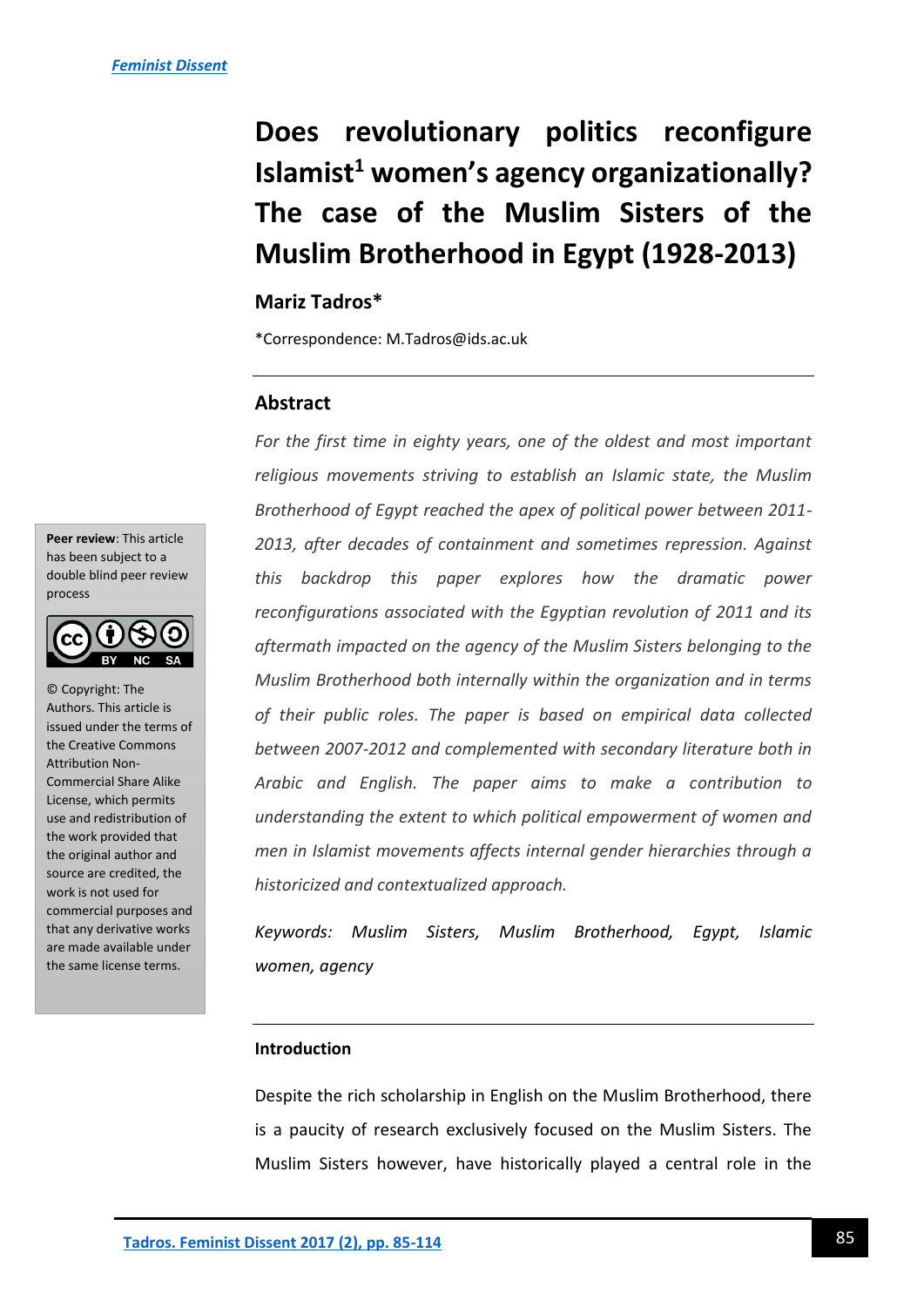growth of the Muslim Brothers in terms of community outreach, recruitment and mobilization. It would not be an exaggeration to say that the very survival of the Muslim Brothers rested on the role of the Muslim Sisters in preventing the movement from complete obliteration in the 1950s and 1960s and then again in providing the resilience, resistance and resourcefulness when the movement faced a systematic crackdown from the government in 2013 onwards. The political successes of the Muslim Brothers in particular in the elections of 2005 and 2011 have been attributed to the mass mobilization of the women's agency of the Muslim Brothers.

This paper seeks to examine the agency of the Muslim Sisters in a contextualized and historicized manner with a particular focus on the question of whether the reconfiguration of power dynamics generated by the Egyptian revolution of 2011 influenced the gender hierarchy within the Muslim Brotherhood as a movement up to 2013. While a related topic, due to space limitations, the paper does not discuss the gender policies championed by the Muslim Brotherhood or women's own ideological standpoints on the themes of gender equality.

The paper is organized as follows: following this introduction which discusses the definitional and methodological approach, its limitations as well as writer's own positionality and standpoint; the second part discusses the conceptual contestations around the Muslim Sisters in relation to both authoritarianism and piety movements. These will be revisited in the conclusion. The second part historicizes the Muslim Sisters and their organizational positioning. The third part discusses the agency of the Muslim Sisters in and out of the movement between 2012-2013.

#### **Navigating definitional complexity and methodological dilemmas**

It may be worthwhile to commence with a definition of the Muslim Brotherhood, the oldest religious movement with a vision to institutionalize Islamic governance (Shariah, Islamic canonical law])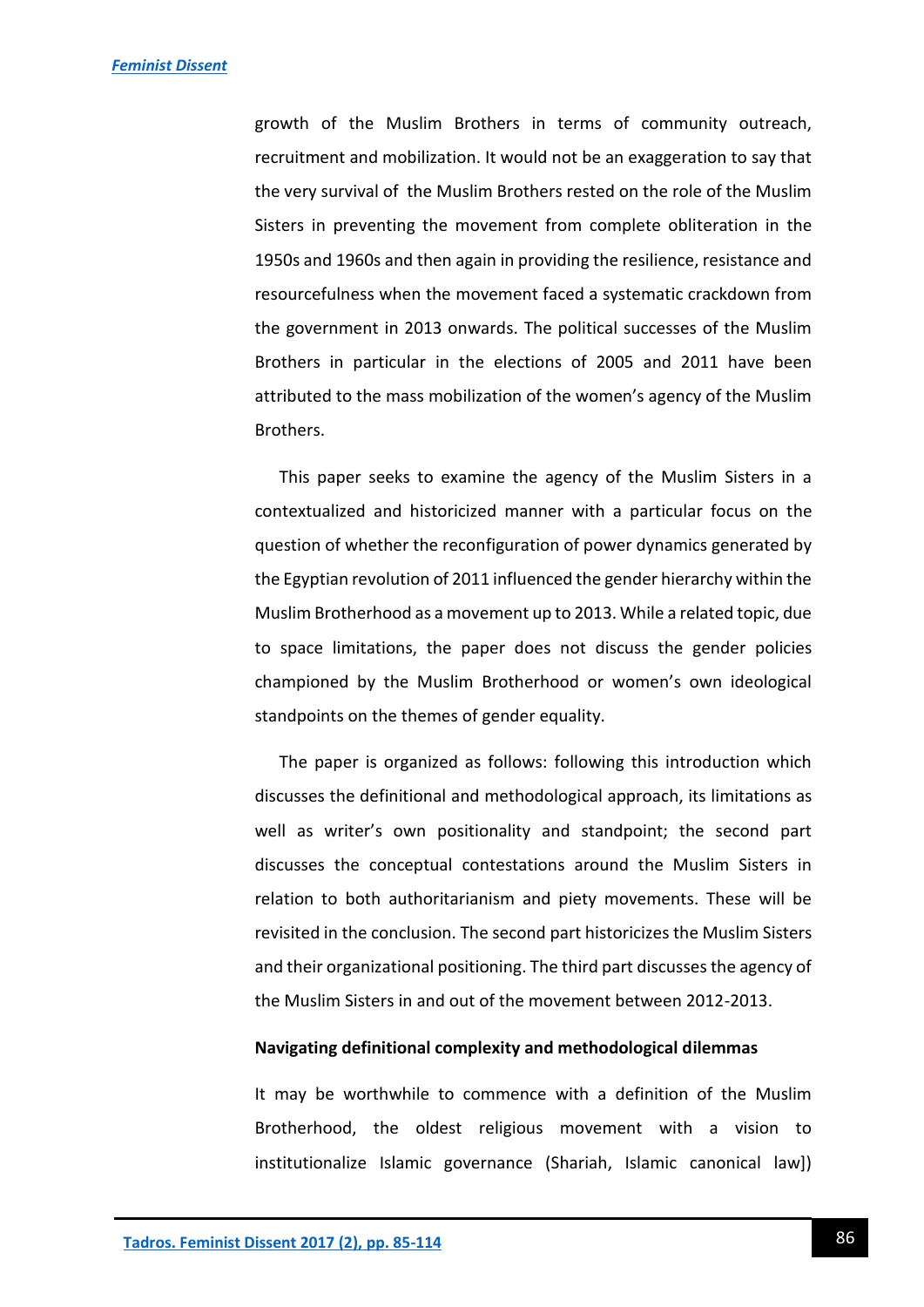through a modern state system. Hassan el Banna the founder who established the movement in 1928 provided the most comprehensive, holistic definition of the Muslim Brothers:

A Salafi<sup>2</sup> call (da'wa): because they call for returning Islam to its purist meaning from God's Book and the Sunnah of his Prophet

A Sunni way (tariqa): because they take it upon themselves to work according to the pure Sunna in all things especially in beliefs, 'badat, whenever they find a way for that

A Sufi truth: because they know the essence of goodness is purity of soul and purity of heart and persistence in work [……]

A political entity: because they call for the reform of internal government, and the revision of the Islamic Ummah<sup>3</sup>'s relations with other nations [....]

A sports group: because they care about their bodies and believe that a strong believer is better than a weak one [………]

A scientific, cultural solidarity: because Islam makes the quest for knowledge a fareeda(ordinance from God) for every Muslim man and woman and because the Muslim Brotherhood clubs are in reality schools for education and enculturation and institutes for pedagogy for the body, mind and spirit.

A commercial company […]

A social idea: because they are concerned with the ills of Islamic society and they try to reach ways of remedying and healing the Ummah from them

#### (Amin 2006).

This all-encompassing nature of the movement as envisaged by Hassan el Banna reflects the thinking, planning, organizing around every array of political, economic and social life that represents the contemporary Muslim Brotherhood. However, a holistic vision does not mean a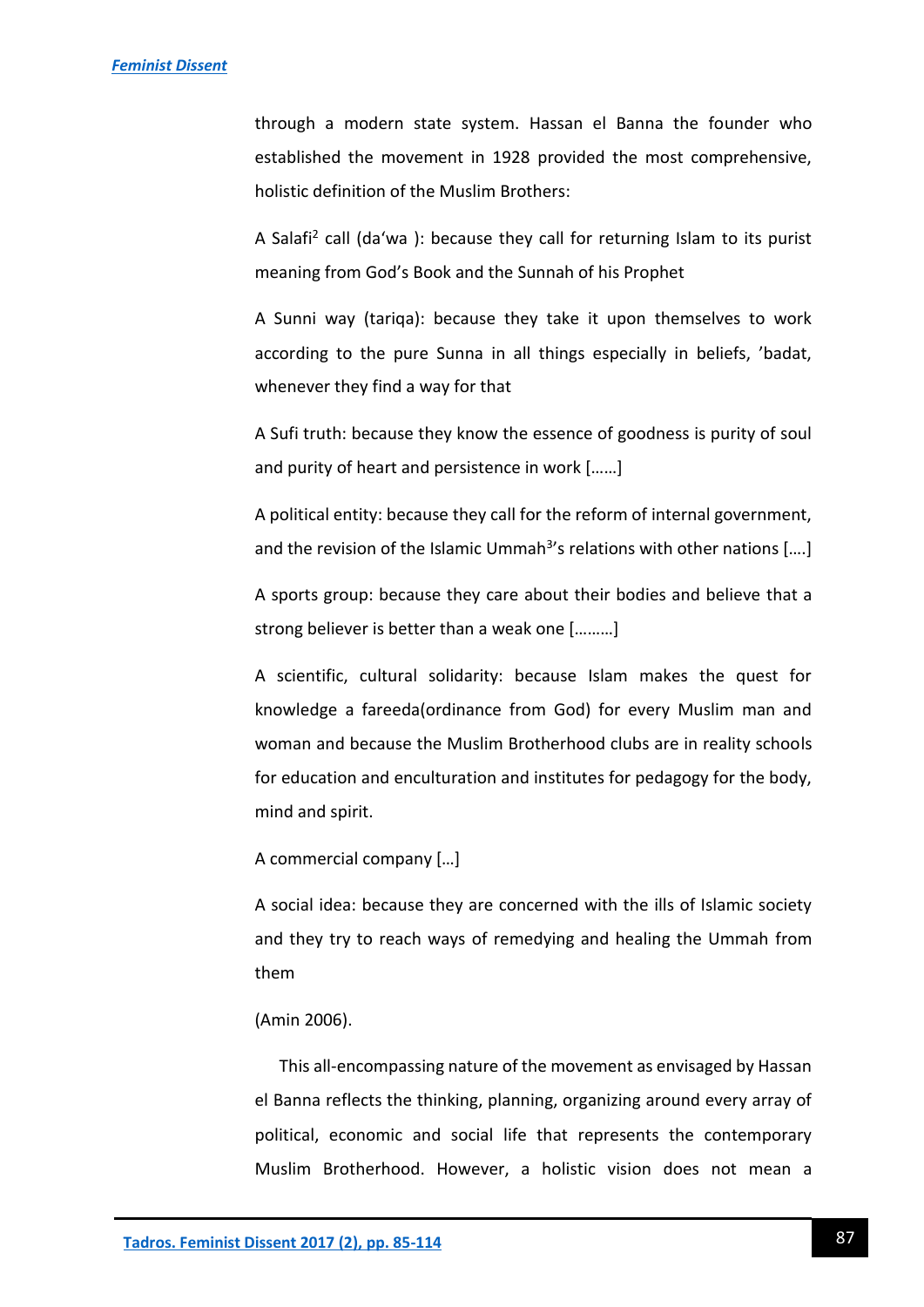homogeneous entity. The Muslim Brotherhood, being a large and complex movement, is one that comprises a number of ideological standpoints, along the spectrum of a reformist agenda on one end of the spectrum (for example in the person of Essam el Erian) to a Salafi agenda on the other (Mohamed el Khateeb, the former Mufti of the movement). It is also one of a number of struggles, first between the Old Guard, who represent the rule of the gerontocracy and the younger generations who have been on the fringes of the decision-making apparatus within the movement. While the Muslim Brotherhood has at its inception had strong links with the Wahabi-Salafi ideology<sup>4</sup>, there has also been a steady process of the Salafization<sup>5</sup> of the Brotherhood occurring over the past fifty years, and which has been accentuated by the migration to Gulf countries (Tammam 2010, Abdel-Latif 2008).

The Muslim Brotherhood highly sophisticated institutional pyramidal structure has survived and evolved over more than 80 years, with clear lines of command and division of labour. At the top of the pyramid is the Supreme Guide, the leader, and under him the Guidance Bureau, 'the power house of the movement'. The Shura Council elect members of the Guidance Bureau. Organizationally, the country is divided into administrative offices which plan and implement the work of the Brothers<sup>6</sup>.

The Muslim Brothers is also a highly dynamic movement that has affiliate movements worldwide, extending from Gaza to Jordan to Pakistan to Turkey to Indonesia. Its international base is in the UK. When examining the positioning of the Muslim Sisters in the Muslim Brotherhood, it would be highly limiting to adopt an institutional approach that does not examine the broader political, economic and social context in which the movement engages. The period in question (2011-2013) was politically highly volatile, and how members interpreted the opportunities and challenges facing them and the movement varied. Accordingly, the empirical research sought to capture the multivocality of the Muslim Brotherhood through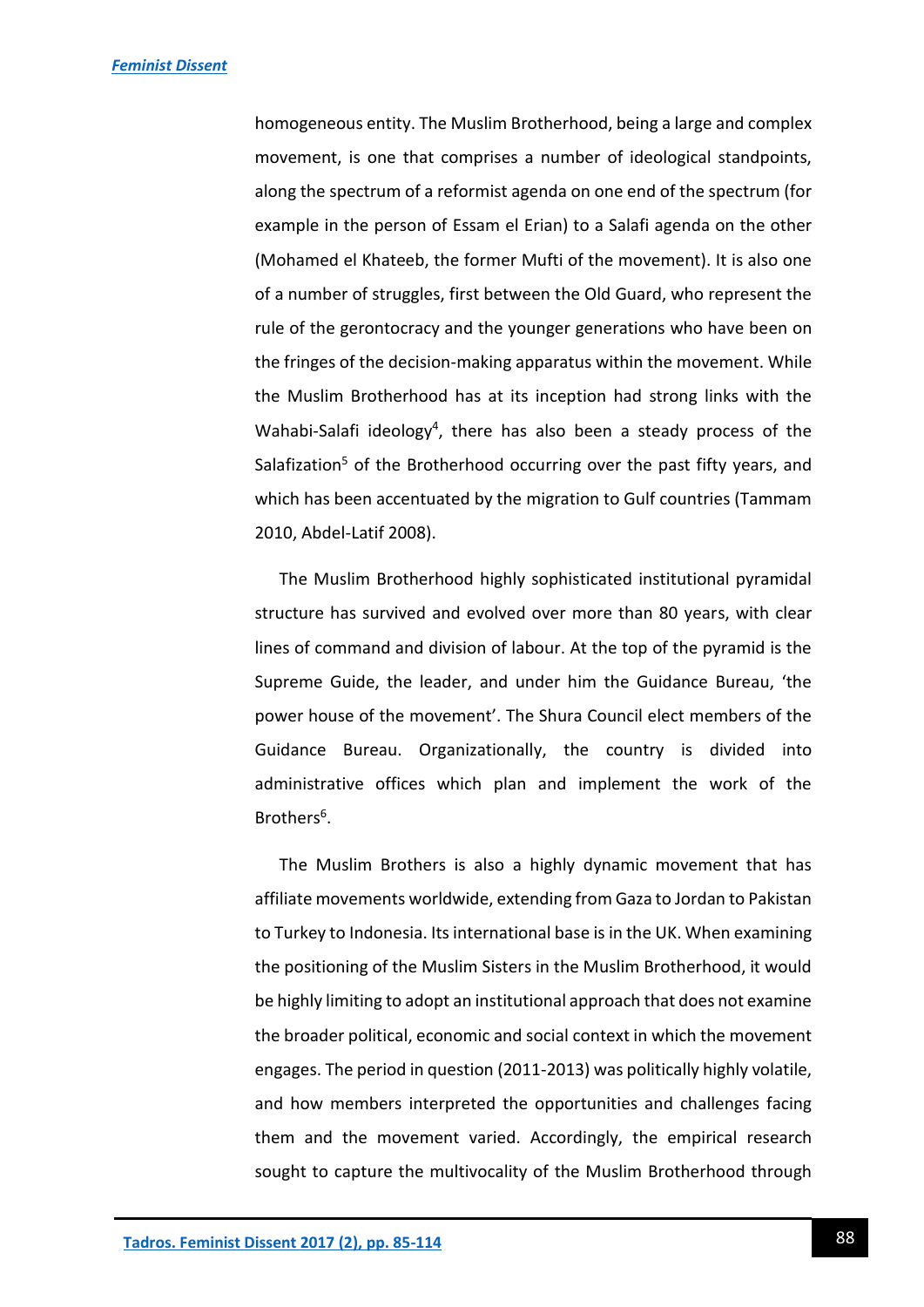interviews with a wide array of individuals across age, gender, ideological orientation, position within the movement/party. Two interviews were also held with members who have defected from the Brothers post-2011. A number of interviews were conducted in 2006 and more interviews were undertaken in 2012<sup>7</sup>, the latter being an exceptionally opportune moment to interview Muslim Brothers and Sisters because they were at the historic apex of their power. Where deemed appropriate, the interviews have been anonymised to protect their identities.

The interviews were complemented with an analysis of autobiographies of Muslim Sisters, of a historical as well as contemporary nature, of loyalists as well as defectors. These autobiographies were critically important because the narratives revealed a great deal about the power dynamics within the movement. The autobiography of Zeinab el Ghazali the spiritual Godmother of the Muslim Sisters is perhaps the most renowned, however other autobiographies consulted include that of Fatma Abd el Hady, a teacher who joined the Brothers in 1942, and became one of the 12 committee members that revived Muslim Sisters division in the 1940s. It also draws on autobiographies of defectors such as Intesar Abdel Moneim's account (2011).

As the Muslim Brotherhood are prolific in their writings, the research drew on scholarship written by members themselves<sup>8</sup>. Much credit is due to Gomaa Amin, a long standing member of the Guidance Bureau and the Muslim Brother's historian par excellence who compiled the writings of Hassan el Banna and the Brothers from the time of their inception to present day. The Ikhwanweb was particularly useful for presenting the official position on unfolding events and issues. This was complemented with primary and secondary literature review.

The absence of academic literature on the Muslim Sisters is on account of a number of movement-and context- specific factors. First, when the Muslim Brothers sought to assume a role in the political life of Egypt, it was members of the political bureau of the movement that were placed in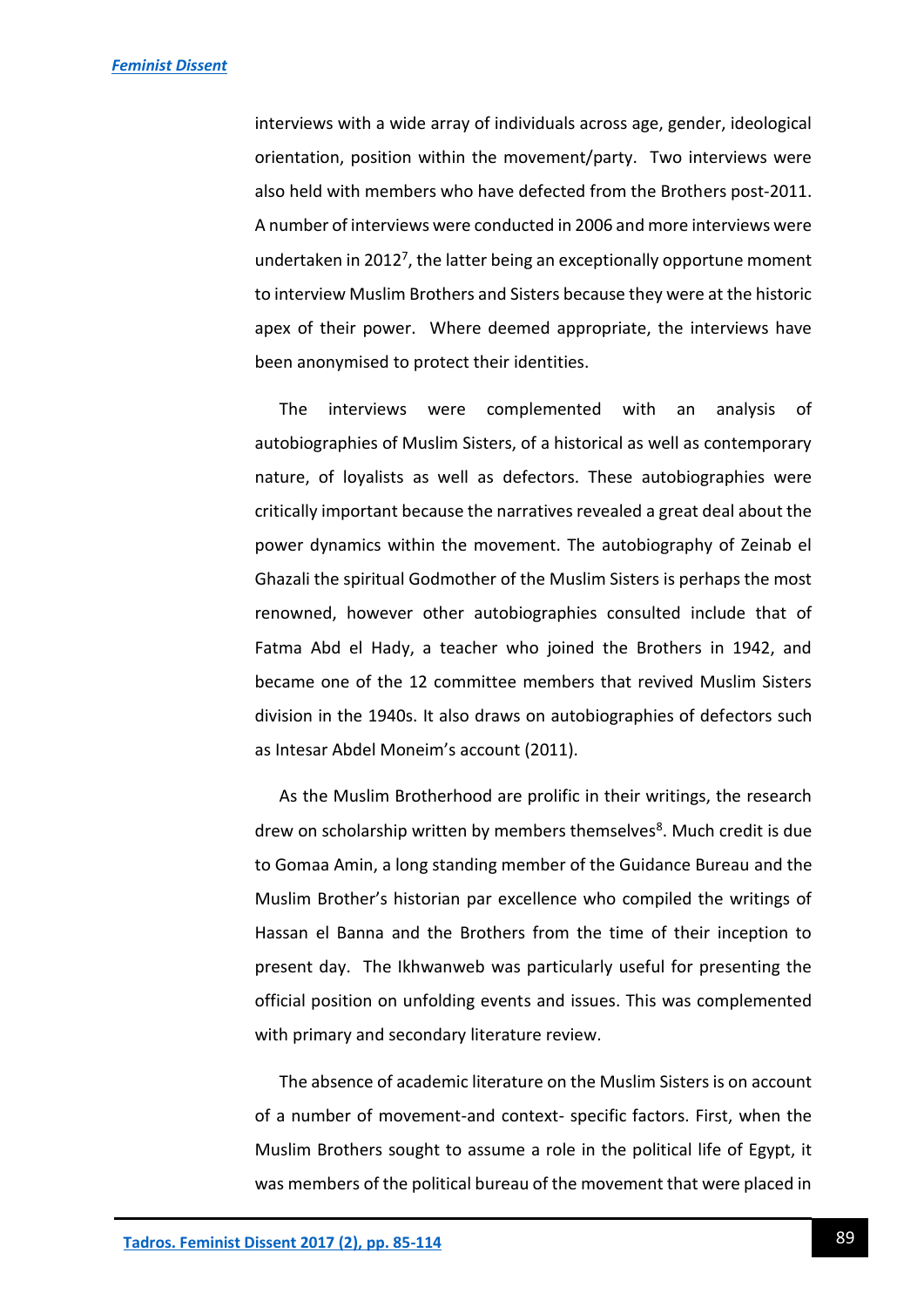the limelight and they all happed to be men. Second, the Muslim Brothers lived many decades under controlled tolerance subject to periods of imprisonment and repression and hence they sought to spare women members becoming security targets. Third, as will be discussed below, because the Muslim Sisters ae subsumed under the Muslim Brothers, the latter have served as their gatekeepers and have therefore kept a tight lid on who has access to insider knowledge on the agential and organizational dynamics. Finally, the Muslim Sisters are conscious that the Muslim Brothers have been under attack in parts of academia and the media for their position on women's equality and this has undeniably put them in a defensive position.

Another element of the methodology is the researcher's own positionality and standpoint, both of which affect the research (England 1994). I am an Egyptian who is an insider insofar as I have been a participant observer in many feminist circles since 1996. However, I am simultaneously an outsider insofar as I have been peripheral to the central decision-making core within Egyptian feminist and do not have 'insider' status to the Muslim Sisters, not least because I do not politically belong to the movement. In order to address this latter limitation, I relied on firsthand accounts, narratives and autobiographies as much as possible, in order to avoid the objectification of the movement. On standpoint, as a feminist, I have consciously avoided an 'appraisal approach' towards the Muslim Sisters, guided by a 'checklist' on where they stand on different issues. Nonetheless, power relations are key to my understanding of feminism and have been central to this enquiry. In practice, this has meant examining ways in which agency has been enhanced or circumscribed in a historicized, contextualized manner.

#### **The Sisters of the Muslim Brotherhood: what shapes agency?**

The concept of agency is 'typically used to characterise individuals as autonomous, purposive and creative actors, capable of choice' (Lister 2003:38). The term is particularly useful as a concept for engaging with the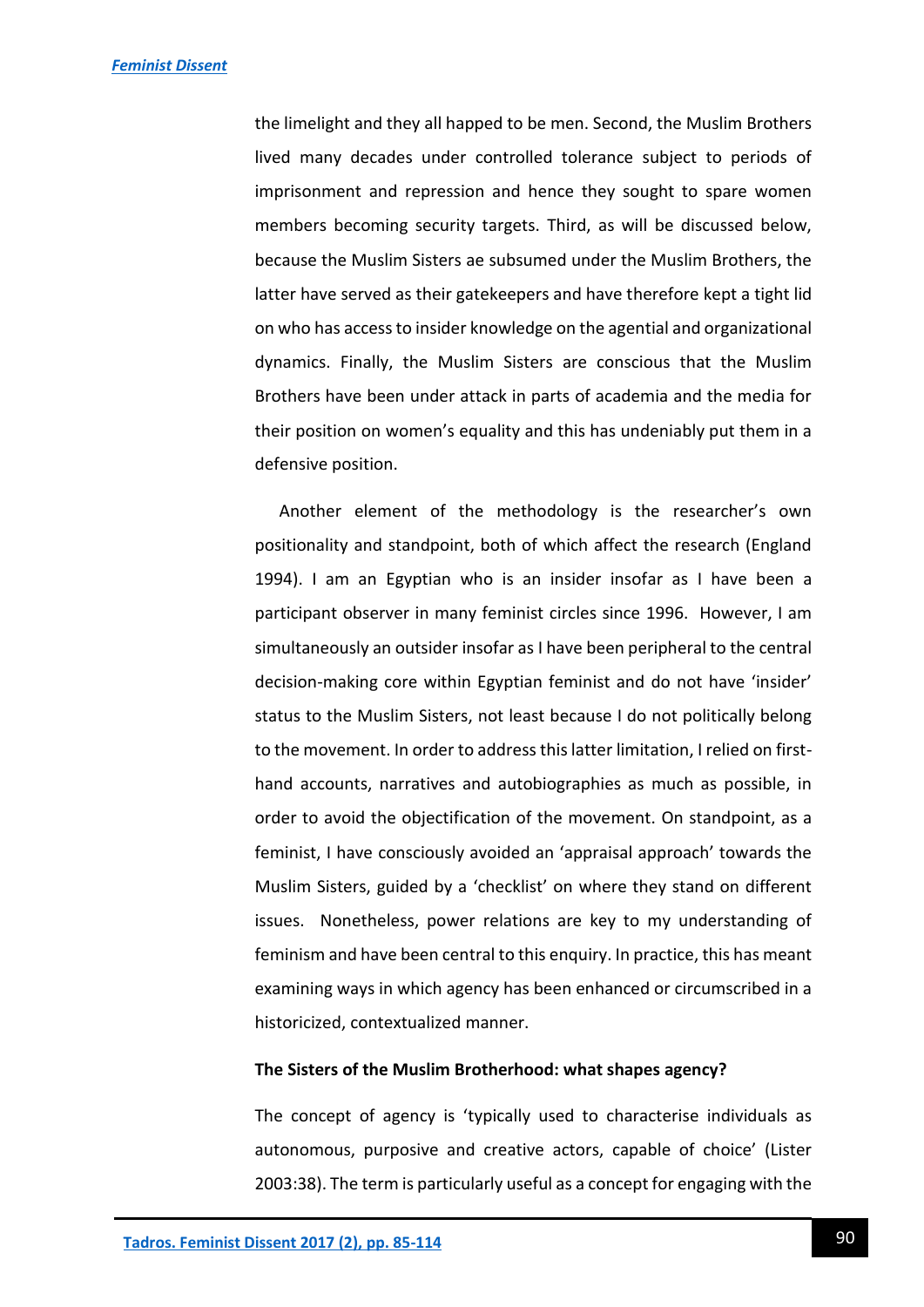trajectories of the Muslim Sisters on several grounds. Firstly, there is a wide body of scholarship that has critiqued the way in which scholarship on women in the Middle East has been orientalist, especially with respect to Islam (see for example Cooke 2001, Mahmoud 2012, Abu-Lughod 2010, Ahmed 1992 among many others). The word 'agency' is used here in a descriptive rather than normative, allowing for the exploration of how people act as agents through a broad myriad of expressions and forms. It is intended to explore ways in which individuals respond to changes in their own perceptions of themselves and their contexts in relation to their roles within the Muslim Brotherhood. Notwithstanding that the word agency has been associated in the literature with the individual human agent, it should not be confused with individualist. In her discussion of citizenship in the Arab world, Suad Joseph highlights the importance of engaging with agency in terms of the 'connective self', one that is not construed in western individualistic terms. She argues that 'Connective persons do not experience boundary, autonomy, separateness as their primary defining features. Rather, they focus on relatedness.' (2002:25). Understanding the agency of the Muslim Sisters in terms of connective selves allows for a relational approach that recognizes the fluidity and dynamism informing their perceptions and choices and the women and men they engage with more broadly in society.

As the concept of agency is conceived in terms of 'achieving goals that people happen to value' (Drydyk 2013:251), the emphasis is on the subject's own terms, rather than weighed against someone else's. Feminist scholarship has pointed to the absence of women's voices in much of mainstream literature on social change precisely because of the negation of women's individual and collective subjectivities (Lister 2003). Moreover, a copious body of scholarship on women who identify with Islamist movements and/or political thought, including that of the Muslim Sisters have highlighted the Western bias in the interpretive frameworks with which their role, ideology and status are projected (Fernea 1985,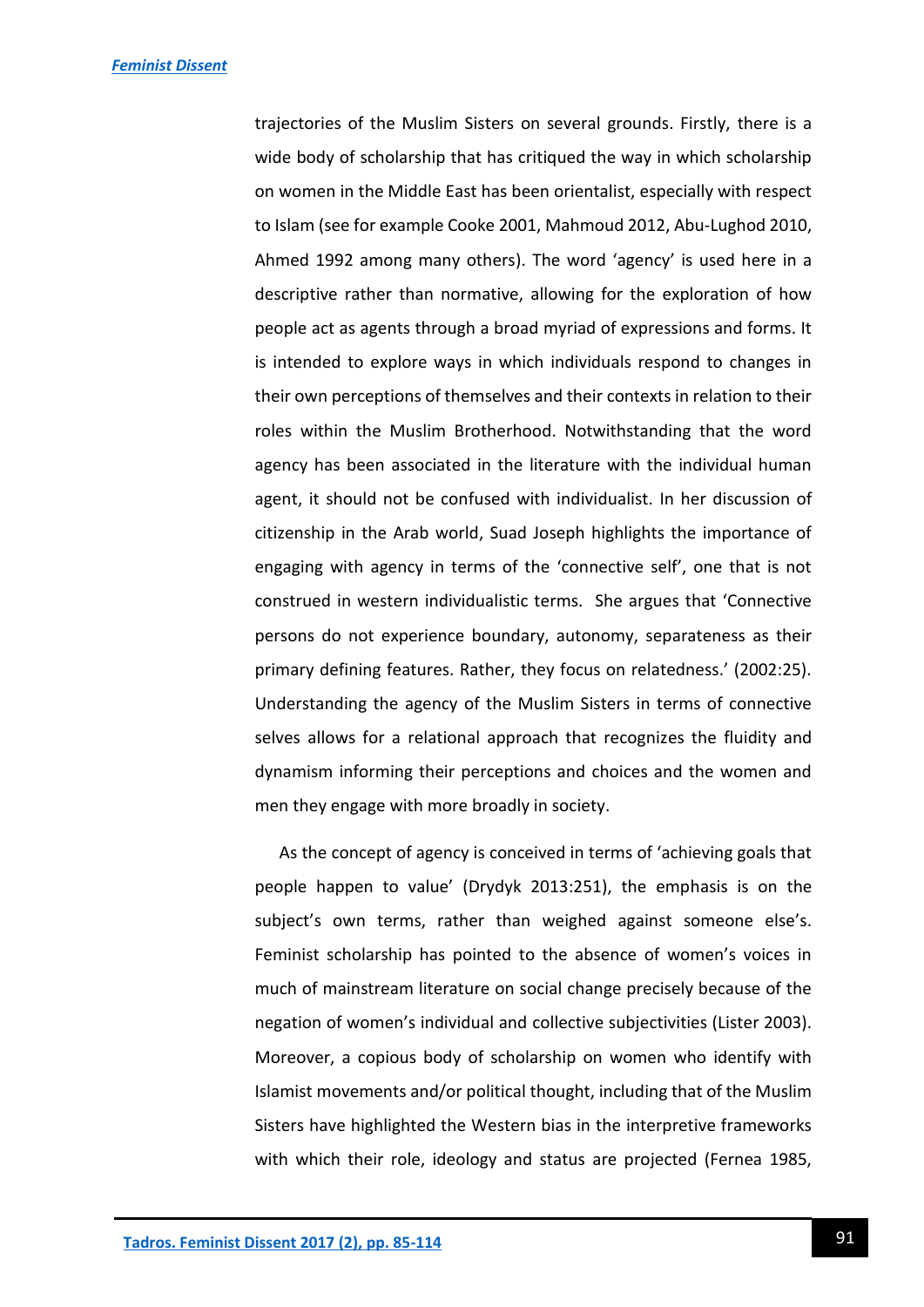Cooke 2001, Karam 1998, 2002, Mahmoud 2012, El Mahdi 2010, Osman 2003, Maumoon 2007, Abdel Latif (2008) Abdel Latif and Ottaway 2007).

Hence, in the concept of agency, there is scope for reclaiming women's voice and recognizing the terms of engagement upon which agents enact their choices. This is again highly relevant for the study of the Muslim Sisterhood as one expression of women's agency in the Middle East, since its conjecture is that women are active agents, not passive objects of the movement's vision and mission.

However, a recognition of women as active agents does not assume they operate in a vacuum. The analytical value of the concept of agency would be deeply compromised if it is not examined in a dialectical relationship to structure. Put simply, 'human agents, whether individuals or collectivities, have power or are powerful within structural limits, which enable and constrain their power' (Haywards and Luke 2008:12). The interface between agency and structure has been a source of deep contestation in scholarship- where does agency start and structure begin? However, two dimensions of this dynamic relationship are particularly important here. First, the exercise of agency does not exclusively determine outcomes, since structural factors such as power dynamics of an organization 'will affect the outcome no matter what the preference of the actors are' (Dowding 23). Moreover, agents' choices, preferences and roles are also deeply shaped by 'deep structure' (Dowding 23). Deep structure 'not only provides incentives for agents to act in certain manners given their objectives, they create these objectives for them' (ibid). This points to the importance of adopting an approach that while, cognizant of individual agency, is informed by an awareness that the choices of an agent are deeply influenced by the subtle norms, values and worldviews of the environment in which they are and were embedded. This offers another level of analytical insights to be drawn from the study of the Muslim Sisters, namely the deep structures informing both the individual agent's family, community, Muslim Brotherhood organizational affiliation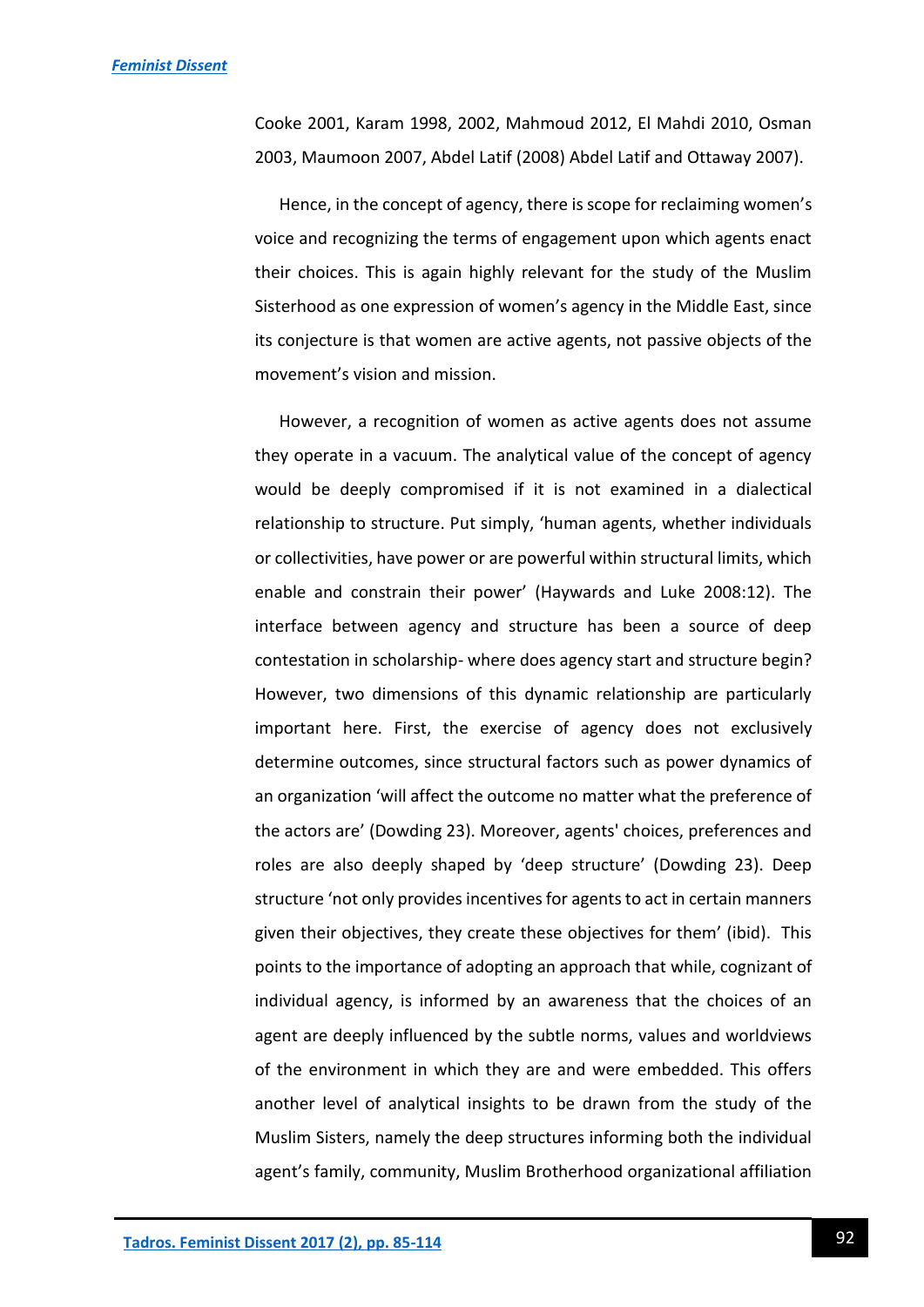and the norms of the broader Egyptian context at that particular historical moment.

Moreover, while examining the agency of the Muslim Sisters, it would be methodologically spurious to assume that there is a clear pathway between their purposive choices and the broader agency of the Muslim Brothers on at least two accounts. First, not all the Muslim Sisters may necessarily choose to exercise their agency through action (since inaction is a possibility). Second, there are often unintended consequences of one's agency, due to the agency of others as well as a constellation of structural factors. Haywards and Lukes note that 'agents can have power that they never exercise, and they can have power the effects of which they do not intend.' A broad view of agency is essential in order not to attribute outcomes exclusively to the actions of a set of individuals when the context is more complex (Haywards and Lukes 2008:7). Hence, caution is needed to avoid simplistic attribution of the Muslim Sisters' agency to broader movement choices without taking into account a wide array of other determinants.

One way in which the agency of the Muslim Sisters has been explored is through what Omayma Abdel Latif described as their activism under Mubarak. Writing in 2008, Abdel Latif (2008) argued that the Muslim Sisters were conscious that they were denied leadership positions within the movement and that they could play a greater role beyond that of foot soldiers in elections. Abdel Latif (2008) argued that the Muslim Sisters' ability to reform the MB to allow for greater participation in decisionmaking and direction was undermined by the contingencies of the struggle against the security state. Abdel Latif argued that 'a more democratic political environment, no doubt, boosts the fortunes of Brothers who favour women's activism. But as long as repressive policies continue against the movement, the balance will tilt in favour of the more conservative elements, who want to restrict women's activism and role because of the risk of a security crackdown' (Abdel Latif 2008: 12). Abdel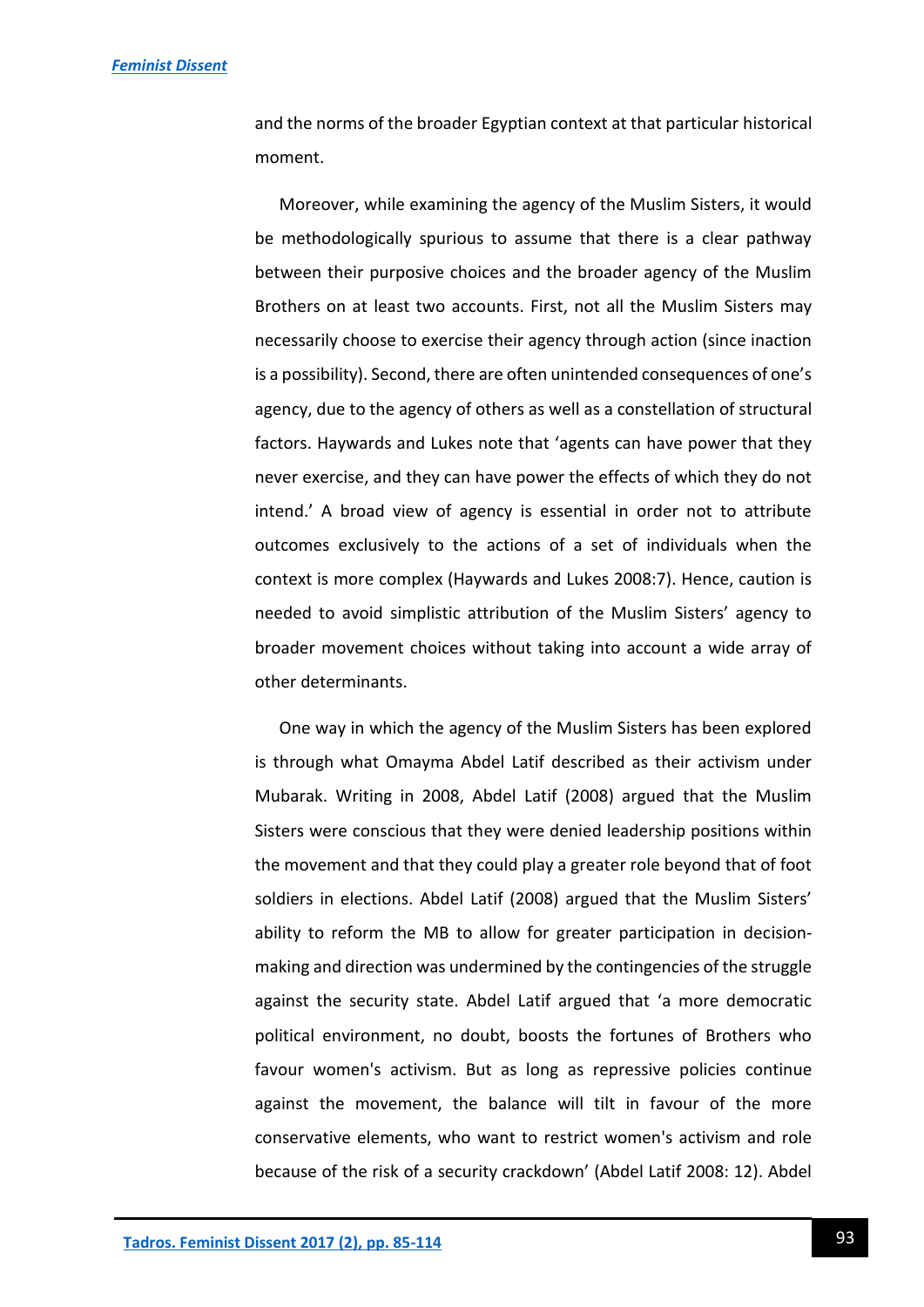Latif's argument is premised on the justifications that the Muslim Brotherhood leadership consistently provided in defense of its position not to have women in high decision-making positions, namely, protecting them from the ruthlessness of the regime. Abdel Latif's hypothesis (2008) is that once the shackles of authoritarian rule are removed, the Muslim Sisters will have the freedom to demand their rights, and press for full inclusion in the hierarchy of the movement, giving hardliners little excuse to contest their claims. While Egypt did not become a democratic regime in 2011, the security apparatus of the Mubarak regime was brought down (at least temporarily) and Islamist movements were able to enjoy full unrestricted freedom to engage in politics. With this reconfigured political order post-2011, it became possible- as is undertaken in the second part of this paper- to explore, first, whether the Muslim Sisters challenged their position within the Muslim Brotherhood and second, whether this translated into greater participation in central decision-making.

The post-Mubarak political context also set the stage for interrogating Saba Mahmoud's critique of feminist conceptions of agency as being 'primarily in terms of resistance to the regularizing impedus of structures of normativity' (Mahmoud 2012: 13). Saba's ethnographic study on women's participation in the mosque movement between 1995-1997 leads her to reconstitute the concept of agency to pinpoint that norms are not a social imposition, or a feature of structure, rather for a frequenter of the mosque movement, 'the very substance of her intimate, valorized interiority'. There is an ambivalence as to whether Mahmoud is referring to the contemporary Muslim Sisters or not in her ethnography. On the one hand, she traces the emergence of the mosque movement to some key figures associated with the Muslim Brotherhood. Key among them is Hassan el Banna who harnessed the power of da`wa [prosletization, call to God] through mosques to counter the in his view the unsatisfactory religious education extended formally by the `ulama. On the emergence of women's agency as da`eyat in mosques, Mahmoud traces the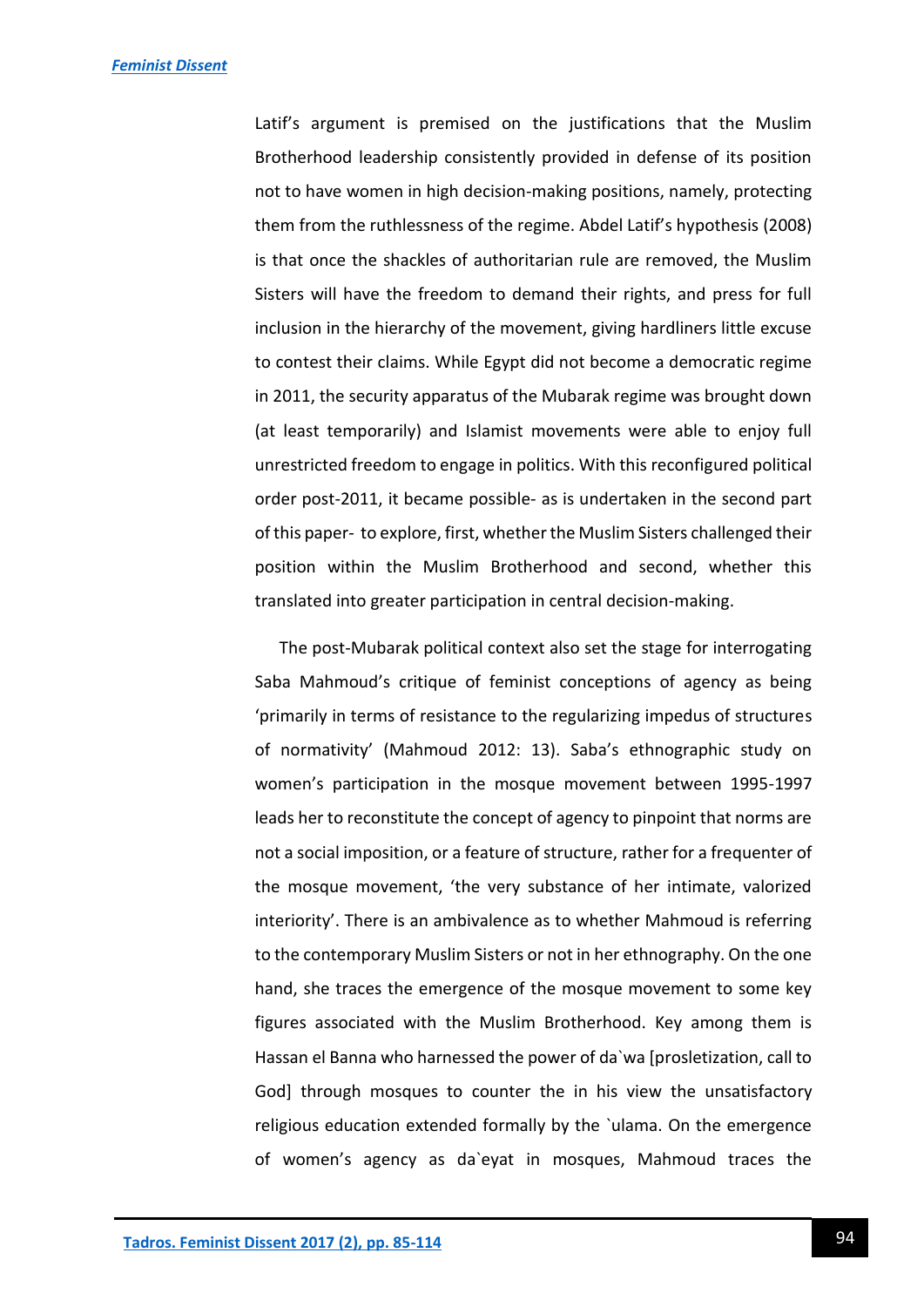emergence of this phenomenon as well as the growth of women's participation in all-women learning circles in the mosque to the spiritual godmother of the Muslim Brotherhood, Zeinab el Ghazali. On the other hand, Mahmoud notes that 'only a very few of the mosque groups are affiliated with the Muslim Brothers' (2012: 71). Even for a seasoned ethnographer, it would have been very difficult to decipher the percentage of mosques who are Muslim Brotherhood affiliated because the movement and its members would have done every effort to conceal their identity on account of their vulnerability to constant security apparatus' harassment. Hence the extent to which da`eyat or their followers have Muslim Brotherhood sympathies (along the different tiers identified above) would be very difficult to determine in a few Cairene mosques, let along across the country. However, assuming that Mahmoud's account were to apply to the Muslim Sisters, the question of whether the norms first are 'not simply a social imposition' and the extent to which they are not the object of resistance when the context of the mosque movement radically changes need to be interrogated. This is attempted in the discussion of the agility of agency in the highly fluid context of post-Mubarak Egypt.

#### **The historical trajectory of the Muslim Sisters**

The history of the organizational positioning of the Muslim Sisters within the Muslim Brotherhood hierarchy is central to understanding the structural constraints to the emergence of an autonomous Muslim Sisterhood movement. Women members of the Muslim Brotherhood were organizationally envisaged to serve as the helping hand of the Brotherhood and never as a parallel women-led movement. Shortly following Hassan el Banna, founded the Muslim Brotherhood in Ismailiya in 1928, he established a club, a mosque, a school for boys followed in 1932 by a school for girls named '*Umahat al Mo'meneen*' (the mothers of believers). The school was designated with teaching the wives, daughters and relatives of the Muslim Brotherhood members, combining Islamic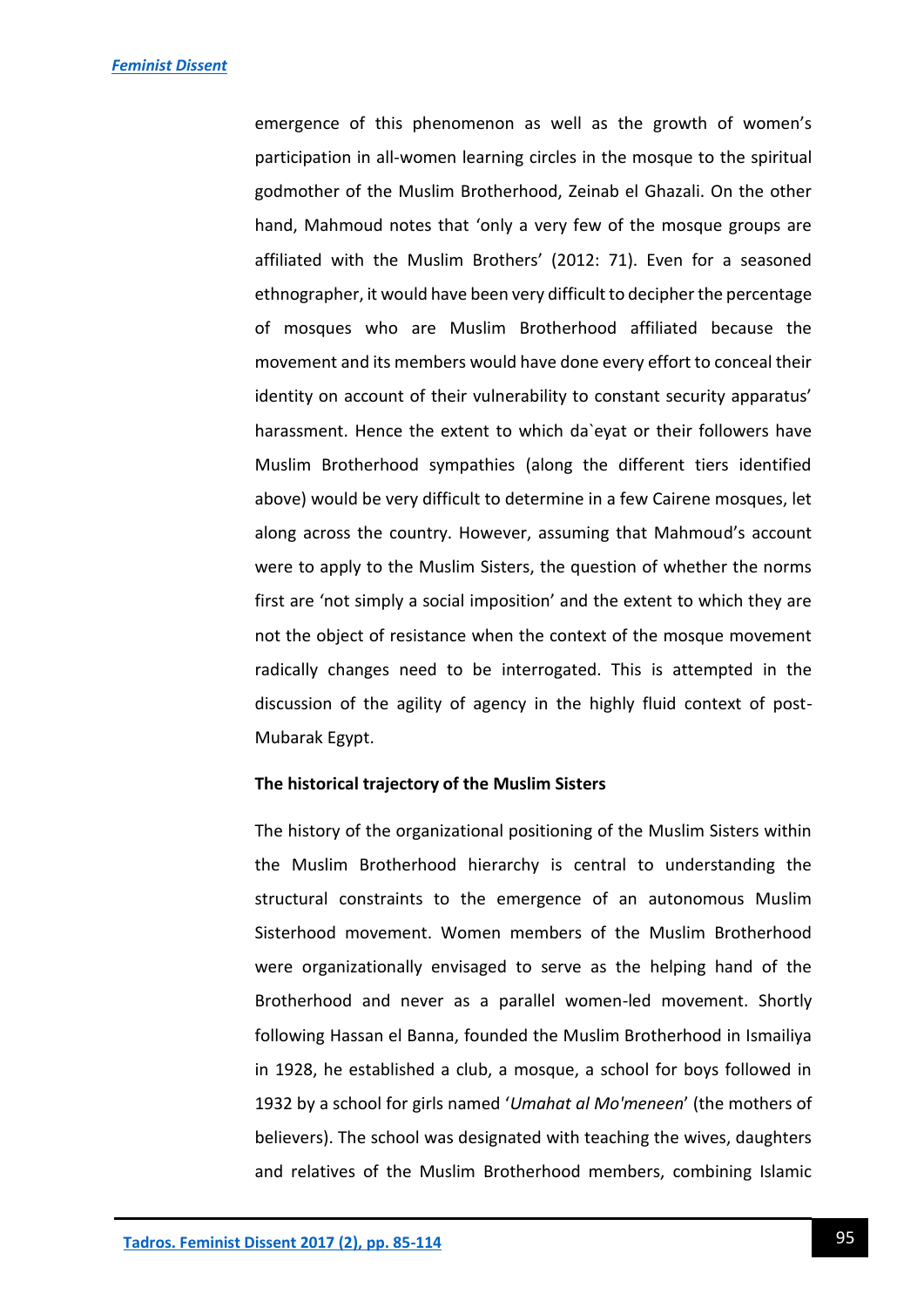teaching with subjects that are seen to be pertinent to women's domestic role (Khayal and El Gohary 1993:231-232). The female staff entrusted with teaching the students were given the title of 'the Muslim Sisters group' [ferqah] (ibid. 1993: 232). Hassan el Banna envisioned a role for the Muslim Sisters that would extend beyond the classroom and encompass da'wa among women in the households of Muslim Brotherhood members and society more widely. Makarem el Deiry notes that he first began to give six women weekly lessons then identified 120 female university graduates and highly cultured women to provide them with a year's training on doctrinal and daily life matters (El Deiry 325-326).

Hassan el Banna drew internal by-laws for the organizational structure of the group in which he established modes of communication between the leader of the Sisters Division and the Brotherhood leadership to be through a trusted male Muslim Brother. According to Gom'a Amin, the Muslim Sisters reached the apex of their activism in Cairo between 1943- 1945. During the 1940s, the Muslim Sisters were engaged in religious education, da'wa, charity, and fund-raising and were encouraged to establish their own women's non-profit associations. While the curriculum for members of the Muslim Brothers offered intense training in Islamic doctrine as well as political apprenticeship, the curriculum of the Muslim Sisters was heavily informed by the gender roles that the movement wished them to play as mothers and wives, and in public, religious outreach with women.

As the activities of the Sisters grew, an (all-male) implementing committee was formed in 1944 to regulate the work and included a small number of women assuming leadership roles. We only have one version of what led Hassan el Banna to decide to prohibit women'leadership in the cadre of the Muslim Brotherhood, that of Gom'a Amin. He said there was a leadership dispute between a number of women which led to not only the removal of all women from leadership positions but the containment of the Muslim Sisters' position within the organization structure.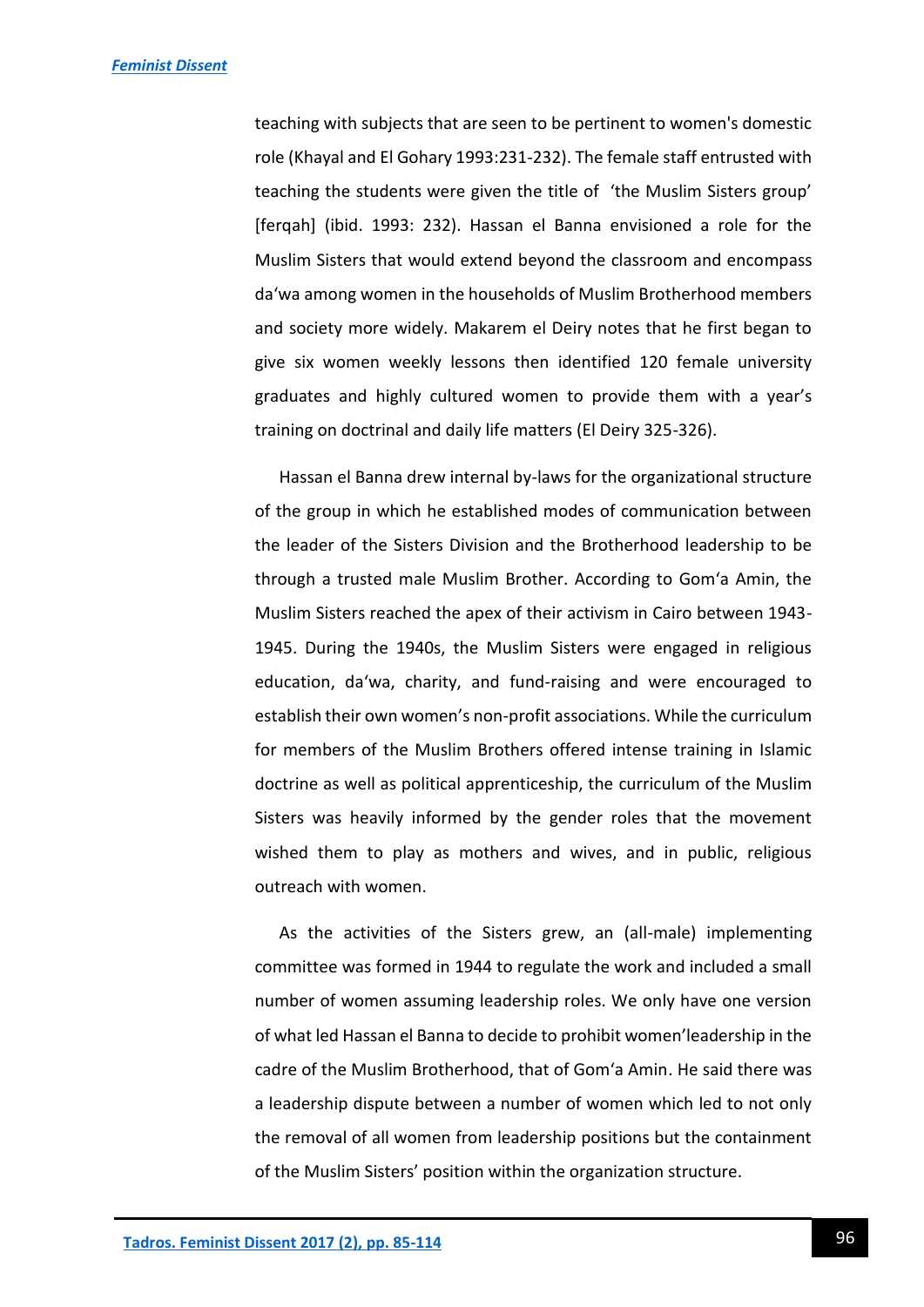Unlike other parts of the Muslim Brotherhood, like the student tanzeem for example, the new Muslim Sisters division had no positions, committees, taskforces, or any other organizational mechanism for delegating responsibilities and authorities. This heavy centralization, containment and prohibition of women's leadership is what led Zeinab el Ghazali, according to one leading Muslim Sister, Fatma Abd el Hady, to reject leading the Muslim Sisters when offered the position by Hassan el Banna. El Banna refused to delineate a role and place for the Muslim Sisters as equal and equivalent to the Muslim Brothers and empathetically insisted that the Muslim Sisters are part of the Muslim Brothers (Abd el Hady 2011: 23, Cooke 2001: 88).

It is only many years later in 1948 that El Ghazali declared her allegiance to El Banna and in 1965, Zeinab el Ghazali formally joined the Muslim Brothers. Yet even then, she did not bring her own women's organization under the fold of the Muslim Brothers. Rather her activism was part of the special division led by Sayed Qutb's to engage in armed resistance against the Nasserite regime. She was tried by the Nasserite regime for being a member of the special unit accused of planning to overthrow the regime and was subjected to the most inhumane forms of torture while imprisoned (Al-Ghazali 1999). She was to re-emerge later as the spiritual mentor of the Muslim Sisters in the 1970s and is venerated as a role model among the Muslim Sisters to this day.

In the absence of a tanzeem for women, the Muslim Sisters have been governed (with the exception of the first few years) by male leadership, have more limited opportunity for leadership training in comparison to men, and no voting power over the members wo represent the movement (not to mention they cannot be leaders themselves).

In terms of initiation into the movement, there are parallel pathways which are deeply gendered. Girls join *al zahrawat* (roses) while boys join *al ashbal* (cubs). While girls are equipped for their roles as future mothers and wives and for outreach among women, boys are equipped for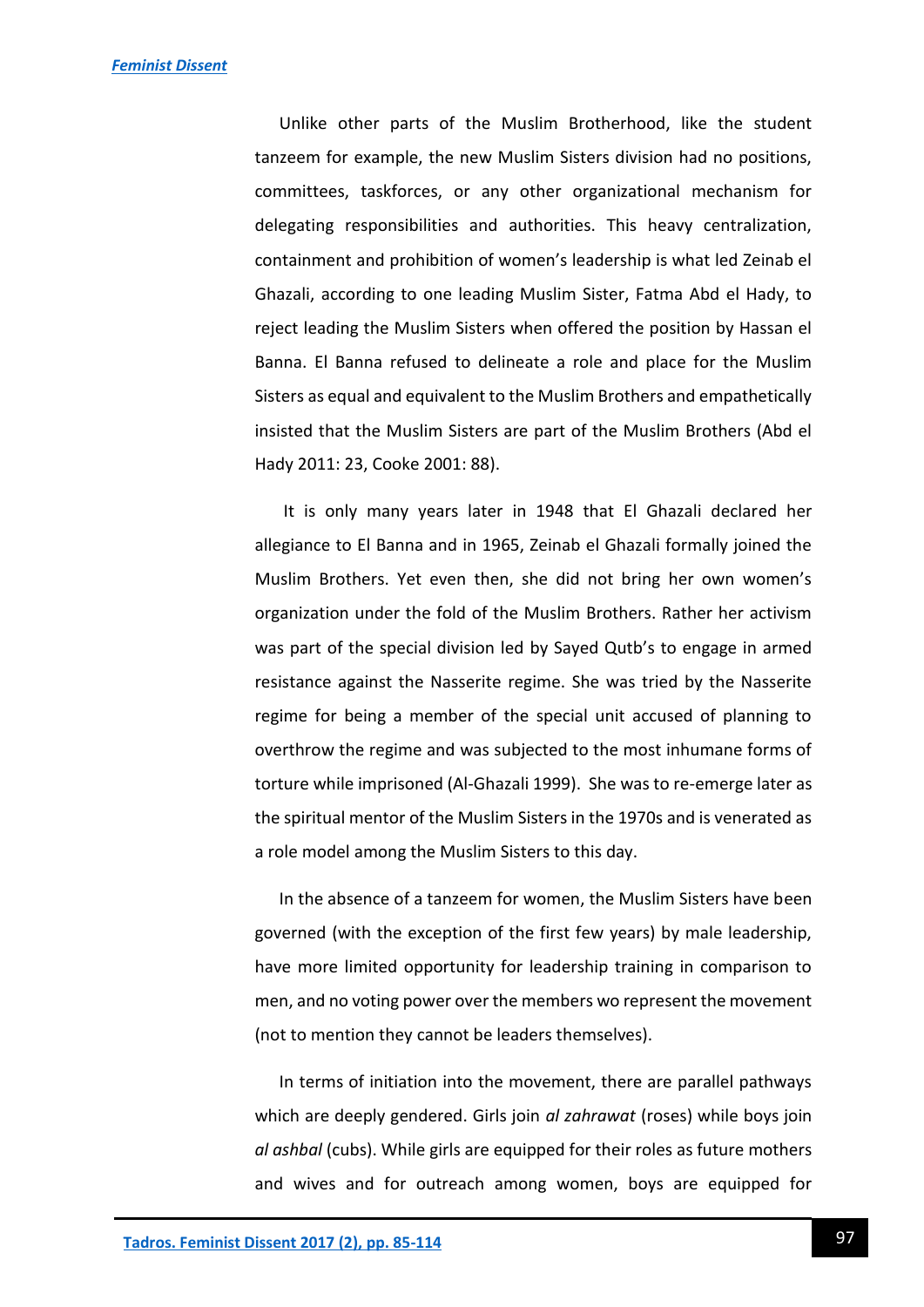leadership though the training received changed dramatically after 2011 (see below). If a person wants to join the Muslim Brotherhood as an adult, they have to go through a number of phases. First there is the '*mohebeen*', those who believe or are sympathetic to the movement's message but are not organizationally affiliated. Then there are al moua'yed, the supporters, whom the movement draws on for action, then al moltazem, those who have a deeper commitment to the cause, then the worker `amel who consistently strives to strengthen the movement and the moujahed – s/he who strives in jihad, i.e. is prepared to suffer for the movement. Internally those that achieve the status of *moujahed* have more weight than those on lower tiers and hence, women's acquisition of that status is extraordinarily important.

In 1948, the Muslim Brotherhood was dissolved, and so was the Muslim Sisters as part of it. The next two decades saw an intense crackdown from President Nasser on the Muslim Brotherhood, with members of the movement being imprisoned and tortured (some of them Muslim Sisters), going underground, or fleeing overseas. The Sisters played a central role to the survival of the movement and the coping strategies of individuals and families. The Sisterhood rose to the task of distributing food to the malnourished Brothers in prison as well as being the lines of communication through which important messages and information was relayed. They collected money and distributed it to the female headed households of the Brothers who were in prison or who had fled to Saudi Arabia and other countries. Abdo Dessouki, a leading member of the Muslim Brotherhood's account of the history of the Muslim Sisters' provides a profile of leading figures of the Muslim Sisters. One of the common threads is that all the selected figures were those who had endured Nasser's crackdown and are celebrated for their sacrificial spirit in support of their imprisoned family members, the movement and their families (Dessouki 2011).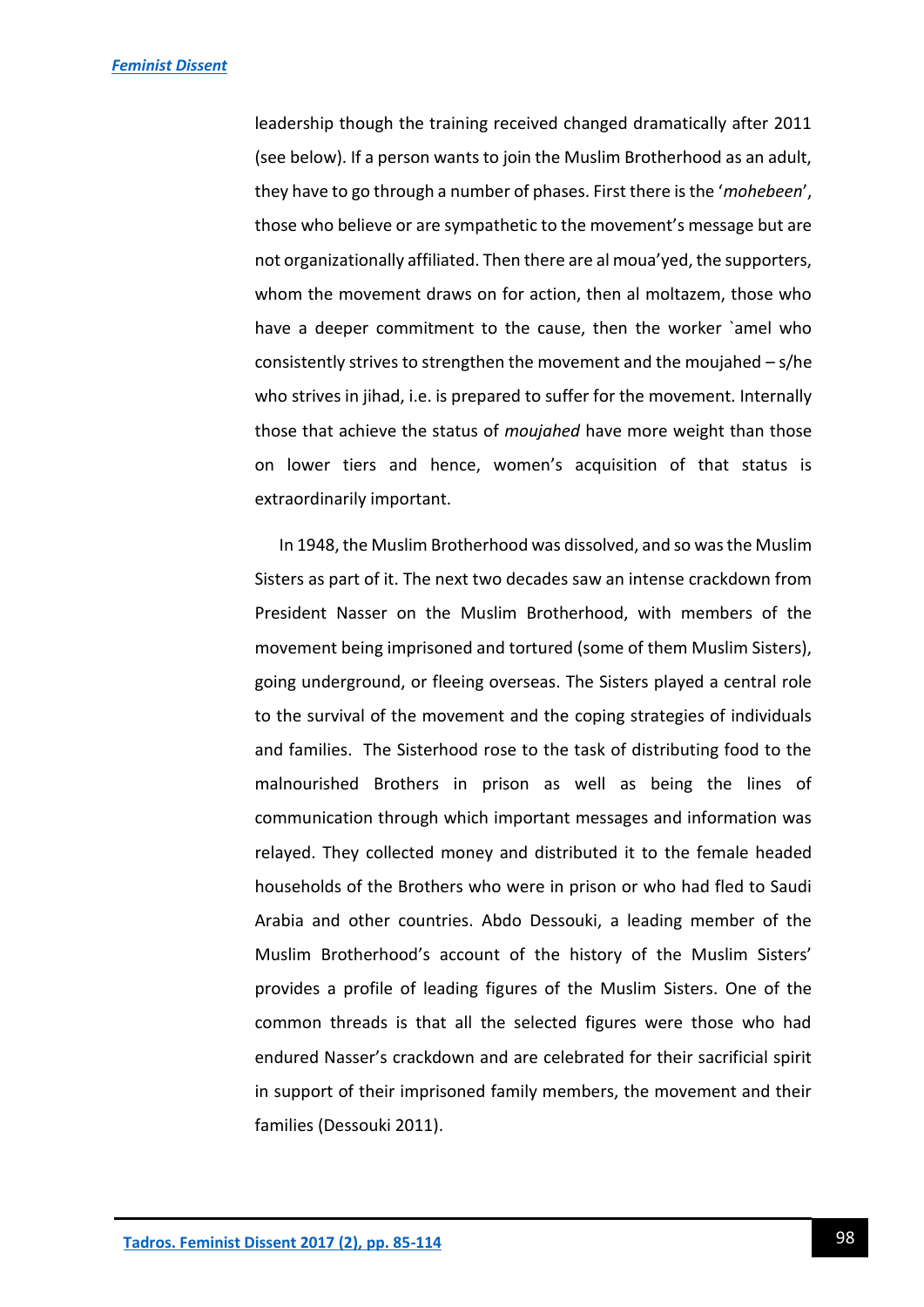Once Sadat assumed power in 1970, he sought to obliterate the influence of the leftist and Nasserite forces in Egypt by empowering the Islamists, including the Muslim Brotherhood. An entente was establishment between Omar el Telmesany, the Supreme Guide of the Muslim Brotherhood and Sadat which saw the rebirth of the movement, and though its formal status remained illegal, in practice was given the freedom to shrive and flourish. Under Sadat's economic liberalization policies, the role of faith-based organizations in providing services grew, and the Muslim Brothers played a central role in it. During this period, the Muslim Sisters became active once again in public life through the movement's many welfare associations, mosques and university campus outreach.

Under Mubarak, relations between the regime and the Muslim Brotherhood faced periods of understanding and fallouts. During the first two decades of Mubarak's rule, the MB continued to thrive as a tolerated but illegal entity, participating in elections but under the watchful eye (and often arresting clutch) of the security apparatus. In 2000, for the first time, the Brotherhood nominated one candidate Jehan al Hallafawy who ran in the electoral district of Al Raml in Alexandria. Al Hallafawy's husband, Ibrahim el Za'farany was considered from the reformist wing of the Muslim Brotherhood and was at one point one of the members of the Guidance Bureau. He strongly supported his wife's candidature and ran himself for office before. Al Hallafawy was a strong people mobilizer and battled to the end, though she was subject to extensive security harassment and lost the electoral battle on account of suspected voter rigging. However, it is important to note that she and her husband left the Muslim Brotherhood and formed their own party after the Egyptian revolution of 2011 (see below).

The year 2005 is considered a defining moment as the government relaxed its security constraints on the movement's activities. (Anani 2007:239-231) and the Brotherhood gained 88 seats in the 444 seat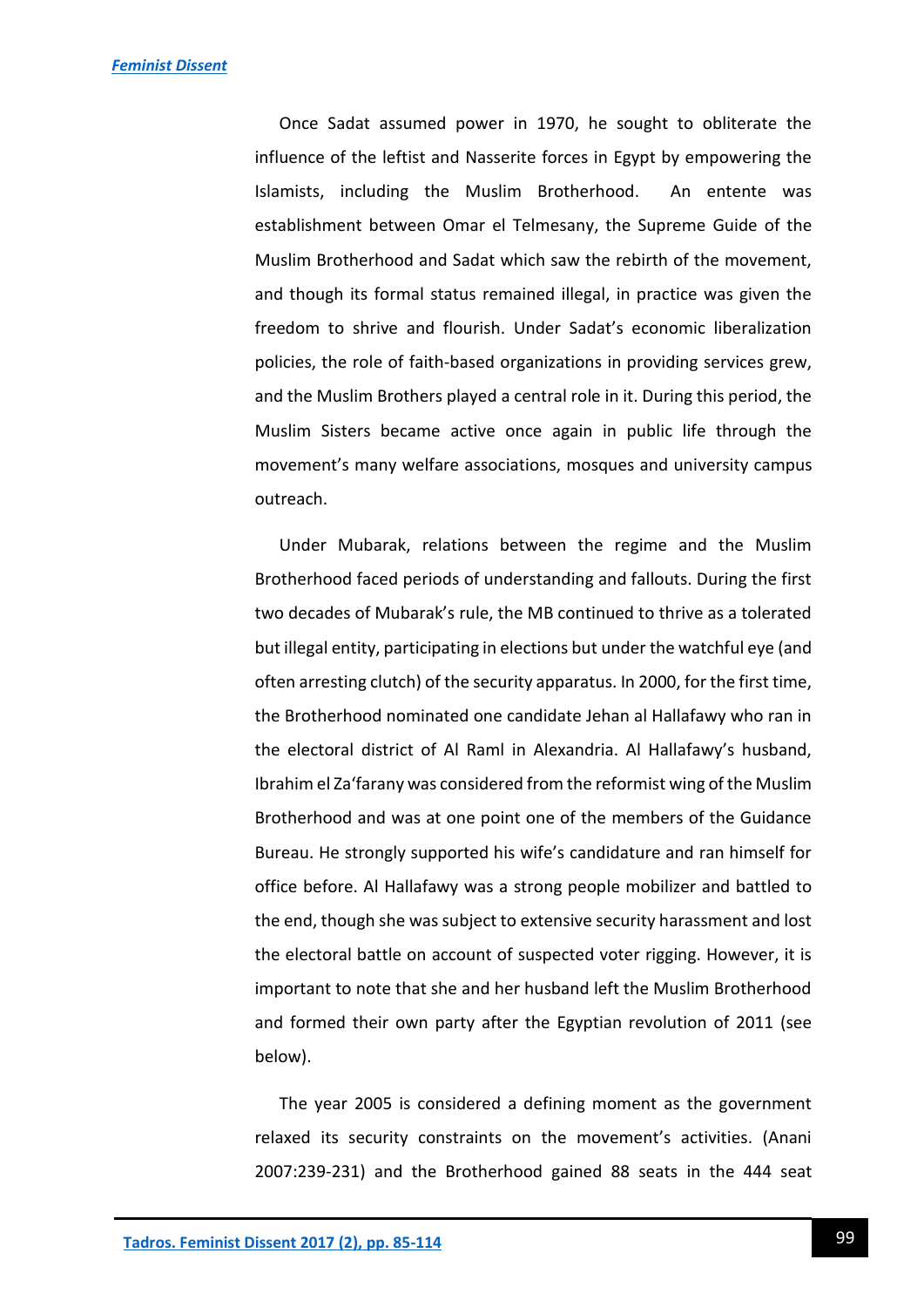parliament, running as independents using the Brotherhood's slogan Islam is the Solution. They acquired the largest representation in parliament they had ever gained. During the 2005 elections female supporters and members of the MB defied the state security harassment and the thugs hired by the ruling National Democratic party in order to reach the polls and vote for the MB. In 2005, the Brotherhood fielded one candidate, Makarem el Deiry, a professor at al Azhar university, born in 1950 (whose husband was killed by the regime in 1965). El Deiry was fielded in the middle class district of Madinet Nasr, and did well in the elections, scoring 6,000 voices, qualifying her to the second rounds of elections but losing to a ruling party candidate (Mohamed el Sallab). The fact that only one woman out of many candidates was fielded is not unique to the MB, other political parties did not do far much better, including the progressive leftist Tagammu party. The last elections held under Mubarak's tenure was considered so heavily engineered by the security apparatus and its legitimacy was so disputed that the Muslim Brotherhood pulled out of the electoral race straight after the second round. They had initially fielded three women under the quota seats but had withdrawn from the elections. The elections were considered one of the main drivers of the formation of a counter-coalition against the regime (Tadros 2012).

# **Post-Mubarak political ascendency of the Brothers: selective spaces of the Muslim Sisters' political empowerment**

When a number of youth movements and some political parties called upon the Egyptian people to join the protests that were planned for January 25<sup>th</sup>, 2011, the Muslim Brotherhood Supreme Guidance bureau had decided against joining the political forces in calling upon its members to join. Yet as with some young male members of the movement, young female members joined independently. One young woman recalls that she decided to join the protests and she was warned by a senior Muslim Sister that there was no takleef [order] from the Guidance Bureau and she went down anyway. This is the day that she identified as the beginning of the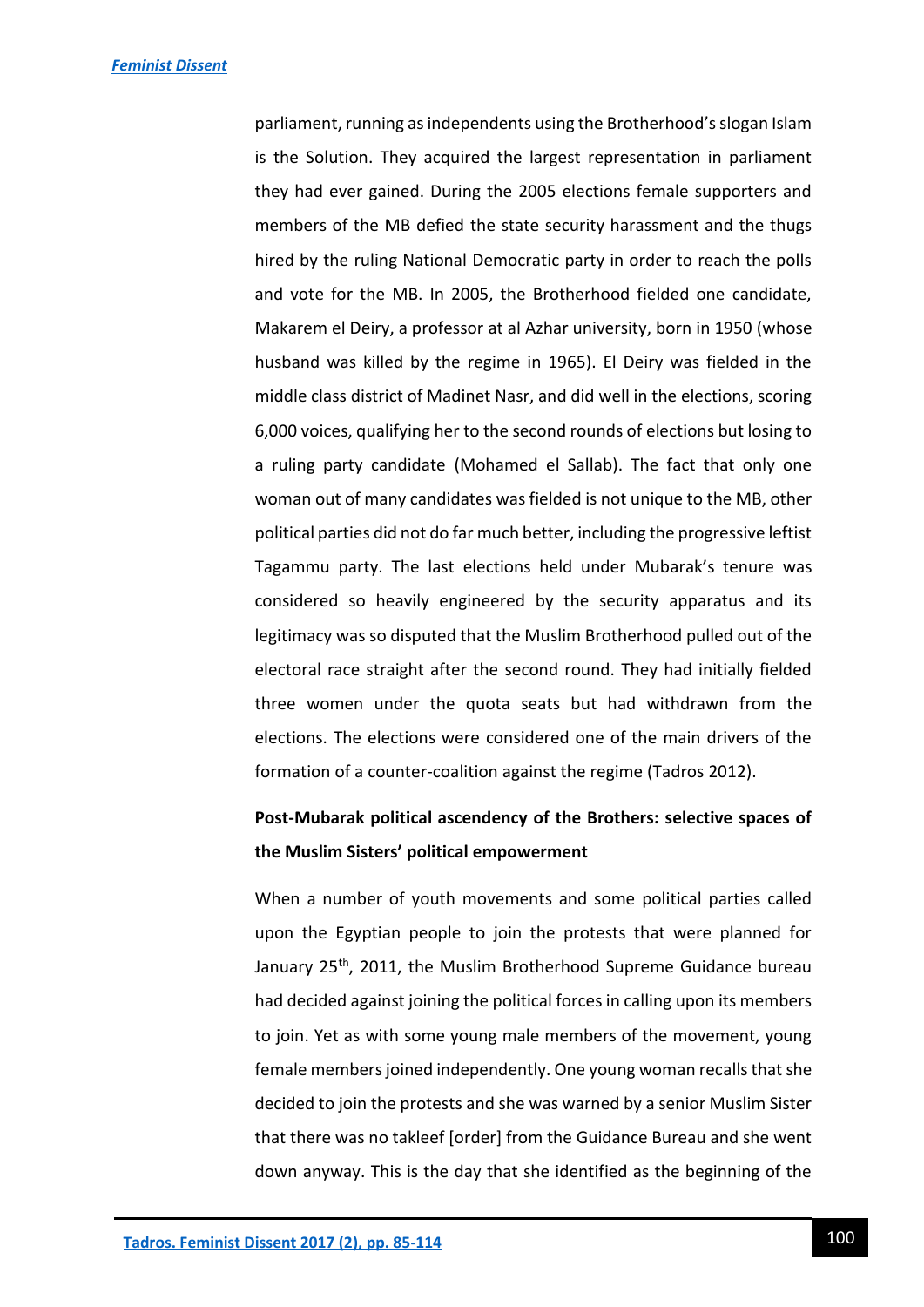*[Feminist Dissent](http://journals.warwick.ac.uk/index.php/feministdissent/issue/view/2)*

end of her relationship with the Brothers. Most of the Muslim Sisters joined the rest of the movement in the public squares from the 28<sup>th</sup> January 2011 when there was a formal delegation from the Supreme Guidance Bureau of the Muslim Brotherhood to participate. In interviews, female and male members of the Muslim Brothers said that in addition to participating as Egyptian women in the uprising, the Muslim Sisters played two critical roles: first, as part of the medical team that attended to the injured and assaulted, and second, preparing and distributing food to the masses camped in Tahrir Square. Some of the Muslim Sisters had participated in a number of other protests such as against the war on Iraq or in defense of the Palestinians, but for many Muslim Sisters interviewed, the revolution was when women's voices were amplified. However, the Egyptian revolution also created a space for young people of different political orientations to interact, and as some of the younger Muslim Sister interviewees shared, the myths about the political other and in the process, many of the myths about the 'political other' were dispelled. Some of the younger Muslim Sisters shared that in the aftermath of experiencing such a historically tectonic event (the revolution), they expected that the Muslim Brotherhood would also experience a major overhaul in its organizational structure from within.

Shortly after the Egyptian revolution on the 29<sup>th</sup>-30<sup>th</sup> April 2011, the Muslim Brotherhood held its first Shura Council meeting openly. It was a golden opportunity to elect women members to the Shura Council, in view of the fact that there were no longer security harassments, however, this did not materialize. Some of the female members of the Muslim Brotherhood began to openly call for leadership positions within the movement. At a MB youth meeting in April 2011 attended by around 1,500 youth, the issues around the movement's organizational structures were raised, including the necessity of establishing an organizational structure – a tanzeem- for the Sisters of the Brotherhood. Shortly after, on the 2<sup>nd</sup> of July, 2011, a conference specifically under the theme 'Women from the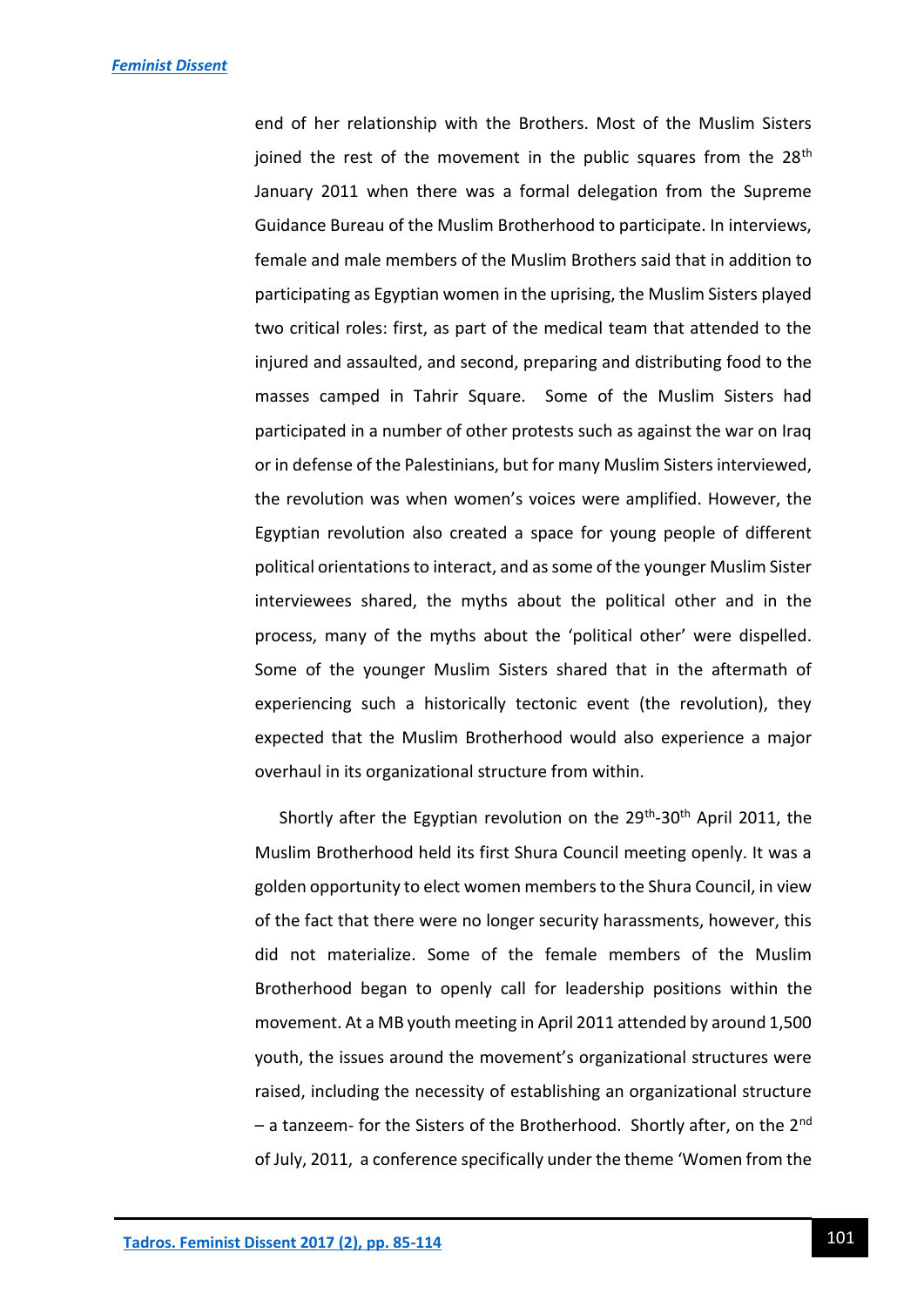revolution to renaissance'. This high level conference was attended by the Supreme Guide, Bad`ie, Khayrat al Shatter, the deputy Guide, members of the Guidance Bureau, key actors and some 2,500 sisters. Bad'ie praised the role played by women in the revolution as activists, mothers, sisters and wives of the protestors and started by paying tribute to the mothers of martyrs. The recommendations spoke of enhancing women's political representation in syndicates, political parties and activism through NGOs, and raising women's awareness of the conspiracies aimed at undermining the family (presumably international actors plus local feminist organizations). One key concession, recounted by an interviewee, was that they allowed the Muslim Sisters for the first time ever to assume leadership positions in the administrative units across the country, first in 6th October City, Alexandria and Fayoum (interviews, 2012). However, for female members of the Muslim Brotherhood who expected a more substantial shake up in the organizational hierarchy, they found themselves with one of two options: adapt or exit.

With the promulgation of a new electoral law in 2011, for the first time in its history, the Muslim Brotherhood was allowed to establish its own political party and therefore become formally a legitimate political contender on the Egyptian scene. The establishment of the Freedom and Justice party created many opportunities for women in the Muslim Brotherhood to become politically involved, as founders, leaders and as members on several committees.

The political agency of women of Islamist affiliation including the Muslim Brotherhood flourished. They had extensive and expansive skills in outreach and constituency building established through years of welfare provision through charitable organisations and through building bridges with women in universities and educational institutes as well as religious education in mosques (Wickham 2003).

A number of interviewees with current and defected members of the Muslim Brotherhood cited the mosque as a central site for the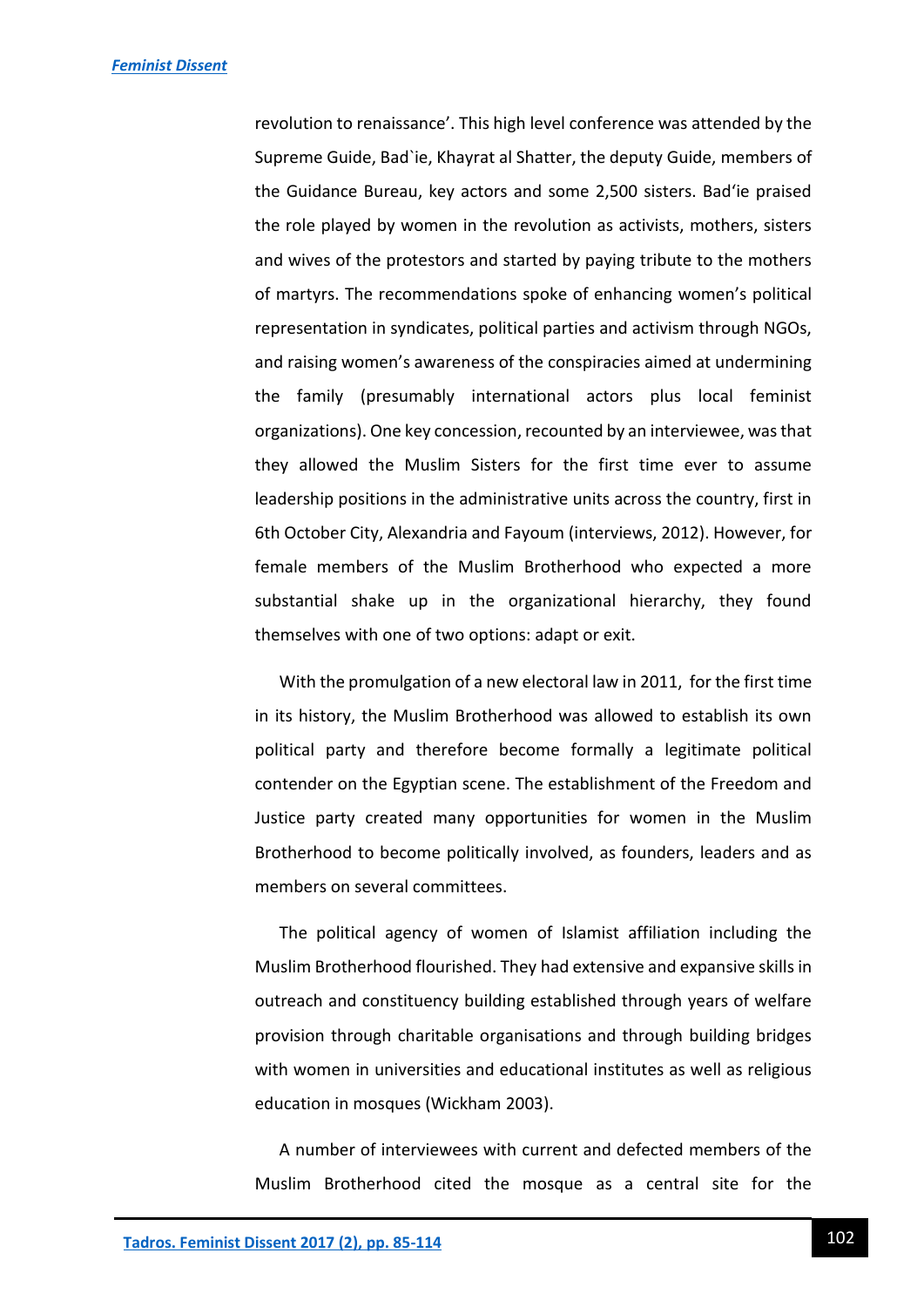mobilization of the masses. One Muslim Sister said it was unfortunate that they had to resort to slogans which press people to vote for the FJP (or yes in the constitutional referendum of 2011, see Hamzawy 2013) if they wished to defend Islam, but faced with El Nour Salafi party, they felt there was no other option if they were to secure voters' support. It is interesting that E. who defected from the Muslim Brotherhood said that for voters and expanded outreach, the mohebeen counted as the most important tier because their numbers are so large. A lot of the mohebeen were from the mosque movements. The intention here is not necessarily to suggest that the piety movement members concealed their political affinities (although for some that cannot be negated as a possibility). Rather it is to suggest that women mosque frequenters' vision of Islamic ethics and piety may have found the Muslim Brotherhood's message of engaging in direct political action to defend Islam appealing. This is particularly so if these messages are being conveyed by respected Muslim Sisters that have been active in the mosques for several decades. In short, the politicization of the mosque space through the mobilization of Muslim Brotherhood supporters questions the notion that piety movements engage in a different kind of politics (Mahmoud 2012). Flexible politicization is possible under particular contextual dynamics and this perhaps requires a revisiting of the notion that mosque movements exclusively engage in a kind of politics around ethics and piety as suggested by Mahmoud.

Between February 2011 to June 2013, Egypt witnessed two constitutional referendums (March 2011 and December 2012), a parliamentary and a presidential election (December 2011 and June 2012 respectively). The mobilization of women and families by the Muslim Sisters was central to the successive victories that the Muslim Brotherhood enjoyed in these elections. As one interviewee noted, every woman played a role in the outreach: housewives would go down to the markets, the public transport, their neighbours spreading the word about our party, girls as young as 15 who would go down to the shops and speak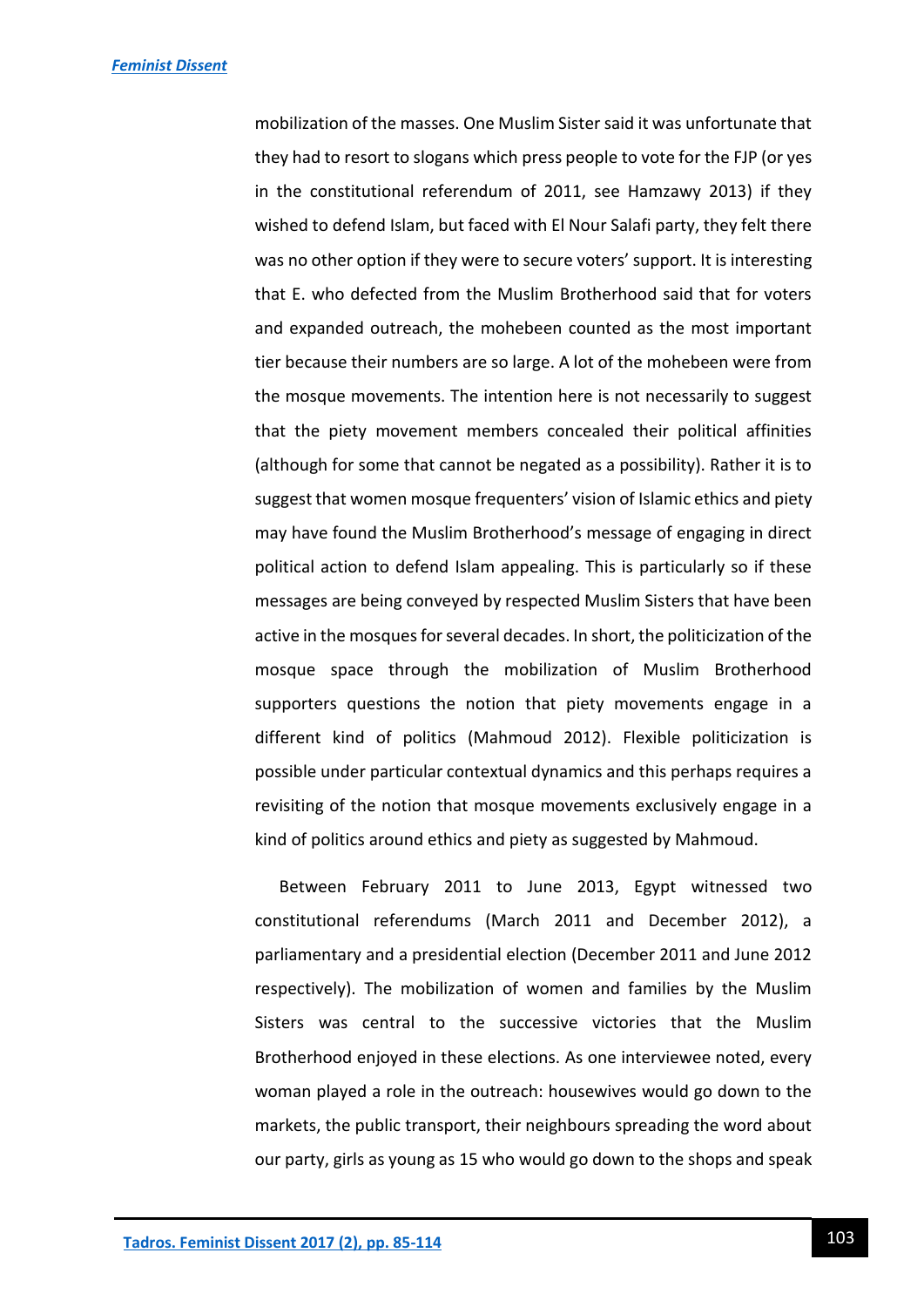to the people, discuss their electoral platform and win them om their side. Women would move from one electoral district to another participating in the events that were being held for public engagement, sometimes leaving home early in the morning and returning by midnight. It is also important to note that the exigencies of the political moment , one where the Muslim Brotherhood needed the full participation and mobilization of its female members in order to encourage people to vote for them meant that the doctrine of prioritizing domesticity over public roles was not one that interviewees felt prevailed during that period. In fact this was a time in which the Muslim Sisters were travelling frequently, campaigning out of the house until late with relaxed curfew and rules on gender mixing. It is of no surprise that in many interviews with women members of the Muslim Brotherhood they cited women's political freedom to exercise their agency, uninhibited by the security apparatus as the most important change in women's lives post-Mubarak.

While the Freedom and Justice party fielded 79 candidates in the 2011/2012 parliamentary elections, the majority were not at the head of the proportional lists – as with the majority of other political parties whose placement of women in winnable positions was woefully low (See Tadros 2013). Only four Muslim Sisters made it to parliament. The overall percentage of women in Egypt's first post-Mubarak parliament (with a majority Islamist representation) was at 2.2% shamefully low.

The highly organized, co-ordinated and motivated manner of working of the FJP was in striking contrast to many of the other parties who were still struggling to build a constituency base and identify effective outreach methods. However, this was also a context in which several leading Muslim Brotherhood members such as Abdel Moniem Abou el Fotouh and Ibrahim el Zaafarany officially left the Muslim Brotherhood to establish their own political parties. For young women who belong to the Muslim Brotherhood but participated in the January 2011 revolution and who grew increasingly disenfranchised with the movement's expectation of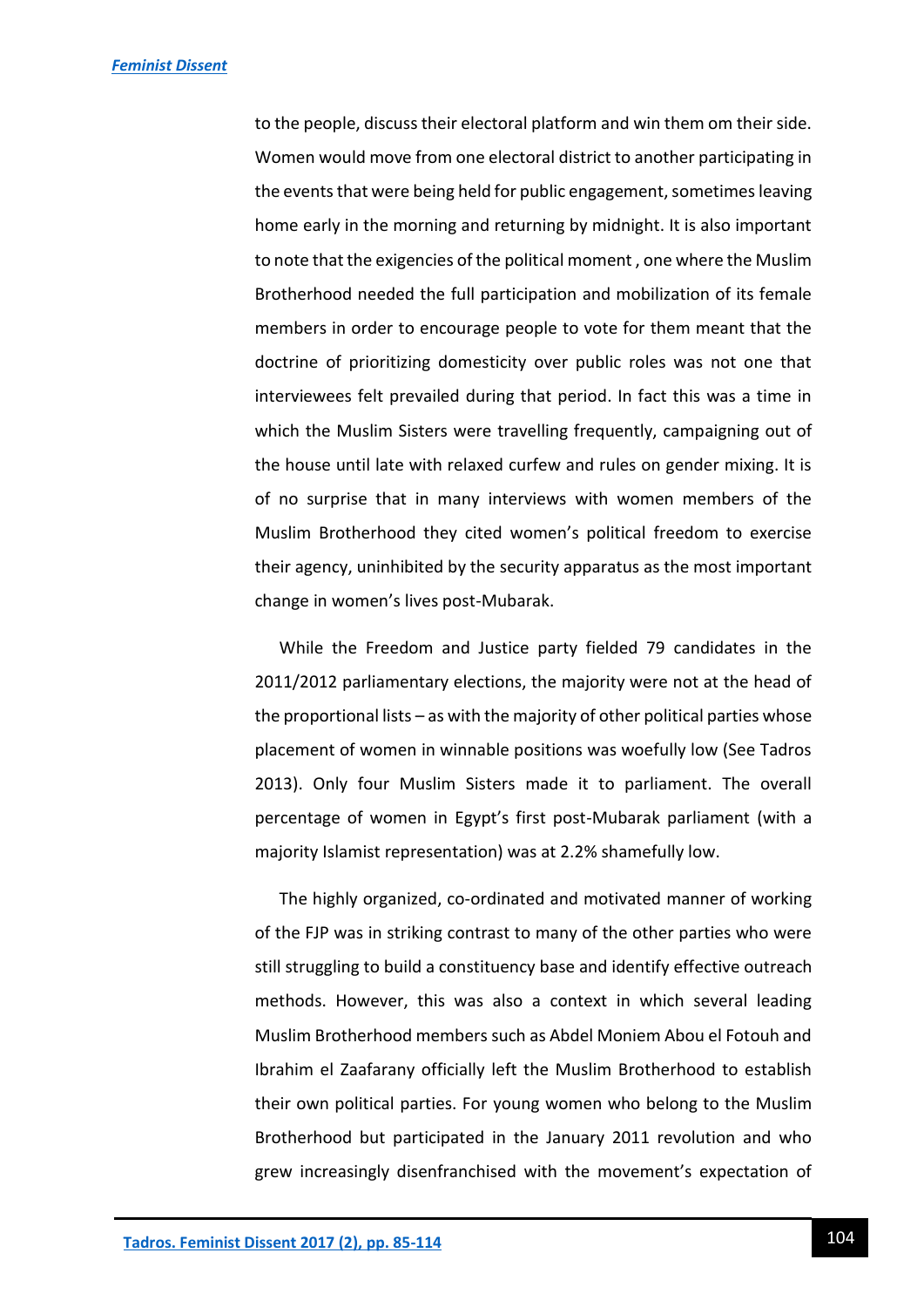obedience, there was no option to internally reform the movement because the majority's primary allegiance was to the leaders. Hence, women had two options, either to comply or to exit, and some did defect by joining other political parties, ones that had not existed prior to the Egyptian revolution.

Once President Morsi won the presidential elections in June 2012, a handful of prominent older women belonging to the movement as well as sympathisers were given some positions in the constituent assembly delegated with writing the constitution, as well as in advisory positions to the President. For example, Omayma Kamel was appointed a member of the constituent Assembly delegated with the responsibility of drawing up the constitution, and a presidential aide to President Morsi and was put forward as a parliamentary candidate (though she did not make it) (Tadros 2016). Likewise Dr Hoda Ghaneya headed the women's committee of the Freedom and Justice Party, was an MP in parliament and a member of the constituent assembly (Tawfik 2013). Pakinam el Sharkawy, a professor of political science at Cairo University who was not officially a member of the Brotherhood but was a sympathiser also assumed several roles in the Morsi administration. She was an aide to President Morsi, headed the Egyptian delegation to the 57th Commission on the Status of Women in 2013, and was appointed head of the National Council for Justice and Equality9. It seems it was a purposeful policy on the part of the Muslim Brotherhood to allow a select number of women to occupy positions of leadership within the Freedom and Justice party and government but not within the actual movement. In an interview with the Freedom and Justice party's flagship newspaper, Hoda Ghaneya was asked about the accusations waged against the FJP and Muslim Brotherhood for marginalizing the role of women (Tawfik 2013). Ghaneya denied such allegations pointing to the role of women [in the MB] in mobilizing against Mubarak's authoritarian regime, their participation in politics and service delivery. 'The talk about the marginalization of the role of women inside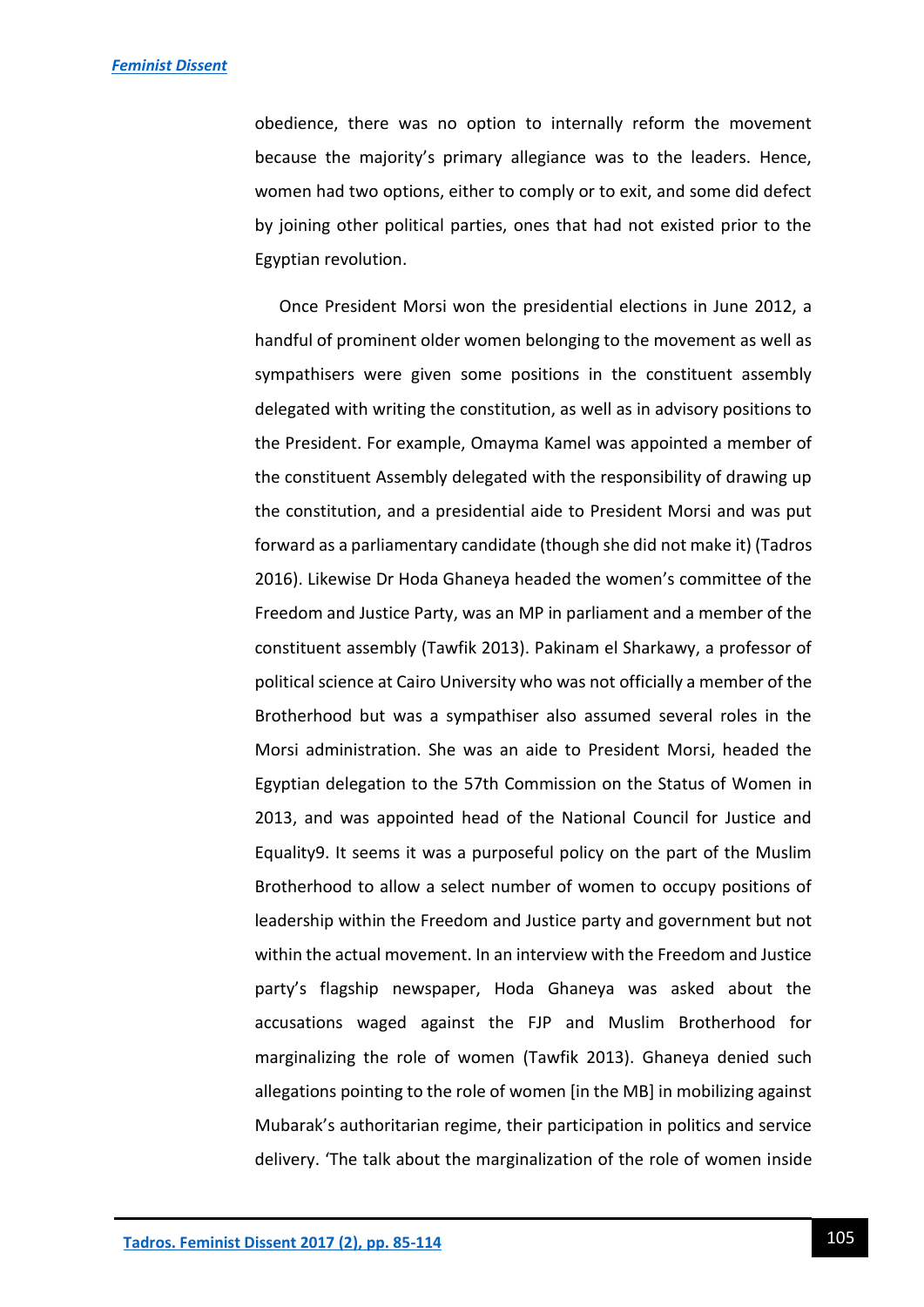the party and Brotherhood is unfounded and society is witness to that. How can women be excluded when some of us are former MPs and members of the constituent assembly that is delegated with the writing of Egypt's constitution after the revolution and some of us became members of the Shura Council. Where is exclusion then' Having noted that all such positions are in the external political sphere and none within the Muslim Brotherhood the journalist proceeded to ask about whether women in the foreseeable future may become members of the Guidance Bureau of the Muslim Brotherhood. She replied by rejecting the idea that women's participation in the Guidance Bureau is related to their exclusion, emphasizing that women are active in the social and political life. When she was asked whether the by-laws may change to allow women to become members of the Guidance Bureau', she replied: 'This is left to the process of development and change within the Muslim Brotherhood.' And reverted to talking about women in the FJP. The interview is highly revealing in that leading women in the Muslim Brotherhood recognize that the pathway for political leadership is through the FJP while the organizational structure and hierarchy remains by and large resistant to change.

# **Conclusion: Revisiting the regime-movement-gender hierarchy debate within Islamist movements**

This paper examined how political context influenced the sites for exercising agency for the Muslim Sisters as well as how in turn they shaped and influenced their own pathways of influence within and outside the movement. In so doing, the concept of agency as framed by Mahmoud (2012) in the exploration of the mosque movements of Egypt has proven to be too static. What may have appeared as an expression of agency through the spiritual realm during Mubarak's era assumed an overtly political form of agency thereafter. Agency is highly dynamic and its politicization flexible, and the mosque movement became a powerful repertoire for the overt and direct mobilization of a political constituency.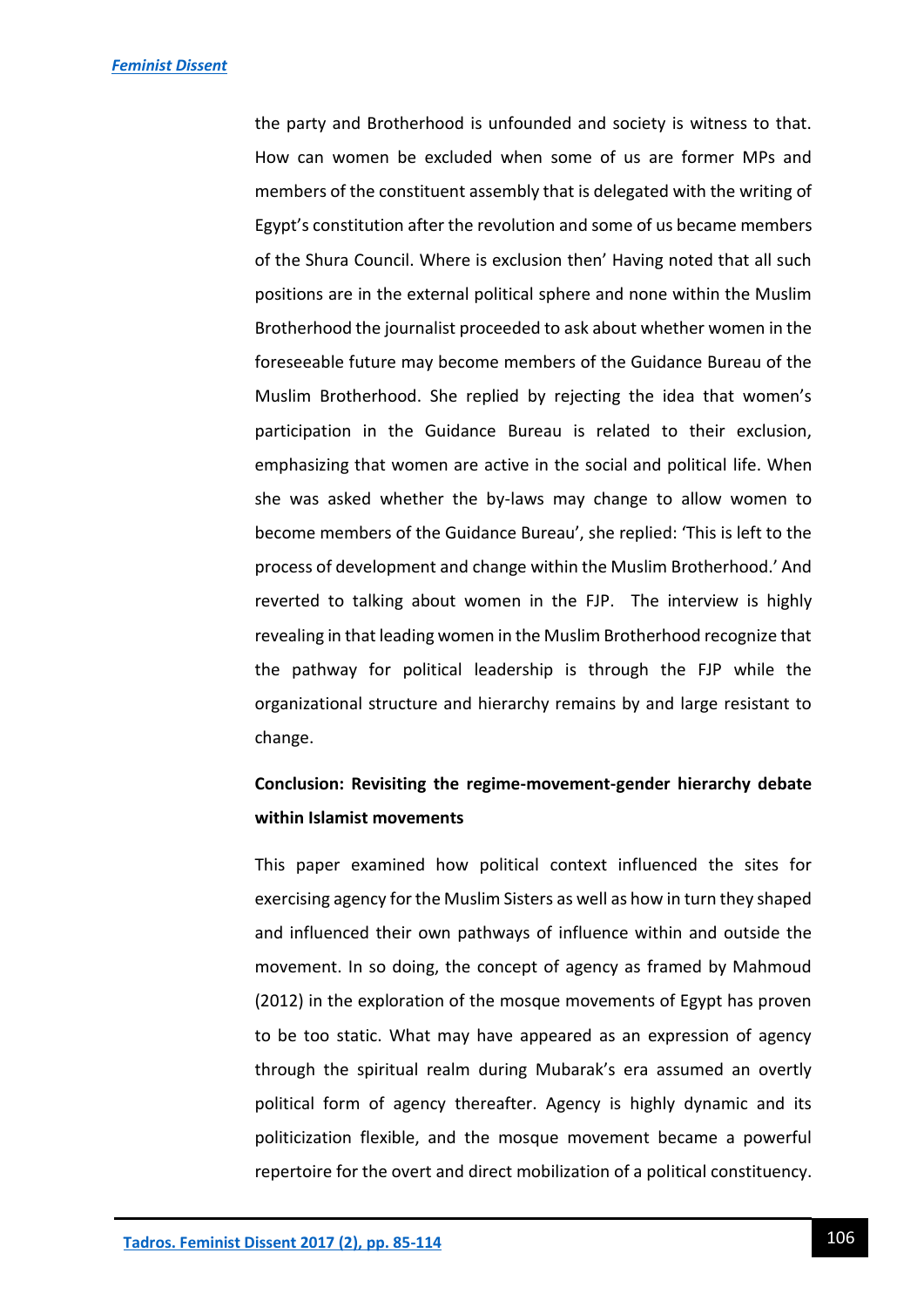Moreover, the paper specifically interrogated the extent to which openness of the political system influenced the MB's own acquiescence to women assuming positions of power within the movement. The main argument of this paper is that political context hugely influences the sites and pathways for women to assume leadership- however, outside the hierarchy of the organization. The deeply constraining political environment was used as a rationale to circumscribe the assumption of political leadership positions in public life and to postpone the question of internal reform to the gender hierarchy within the movement.

The paper disputed Abdel Latif's (2008) and Abdel Latif and Ottaway (2007)'s hypothesis that the gender hierarchy within the Muslim Brotherhood would become more inclusive of women in leadership positions if they were not repressed by authoritarian rule. It argued that the opening of political space post-Mubarak allowed the Muslim Sisters to thrive and assume leadership positions through the Freedom and Justice party and civil society. However, this did not transform into opportunities for leadership within the Muslim Brotherhood. This was not through lack of claims-making on the part of activist women. From the interviews it became clear some of the Muslim Sisters did press for their own organizational entity, voting rights and representation in the central decision-making structures such as the Shura Council and Guidance Bureau.

For women and men who pressed for reforms , there were two options, akin to what Albert Hirschman described in his seminal work 'Exit, voice and Loyalty' (1970) whereby faced with conflict within one's organization, one has two options, either to exit or to voice, i.e. articulate the grievance and seek to remedy it. When one operates in a closed organization and there is a strong sense of loyalty, the inclination is to voice grievances rather than exit. As there was limited room for manoeuvring, some exited or were expelled from the Muslim Brotherhood. E. left on the 16<sup>th</sup> November, 2016 and one of the contributing factors (though not the only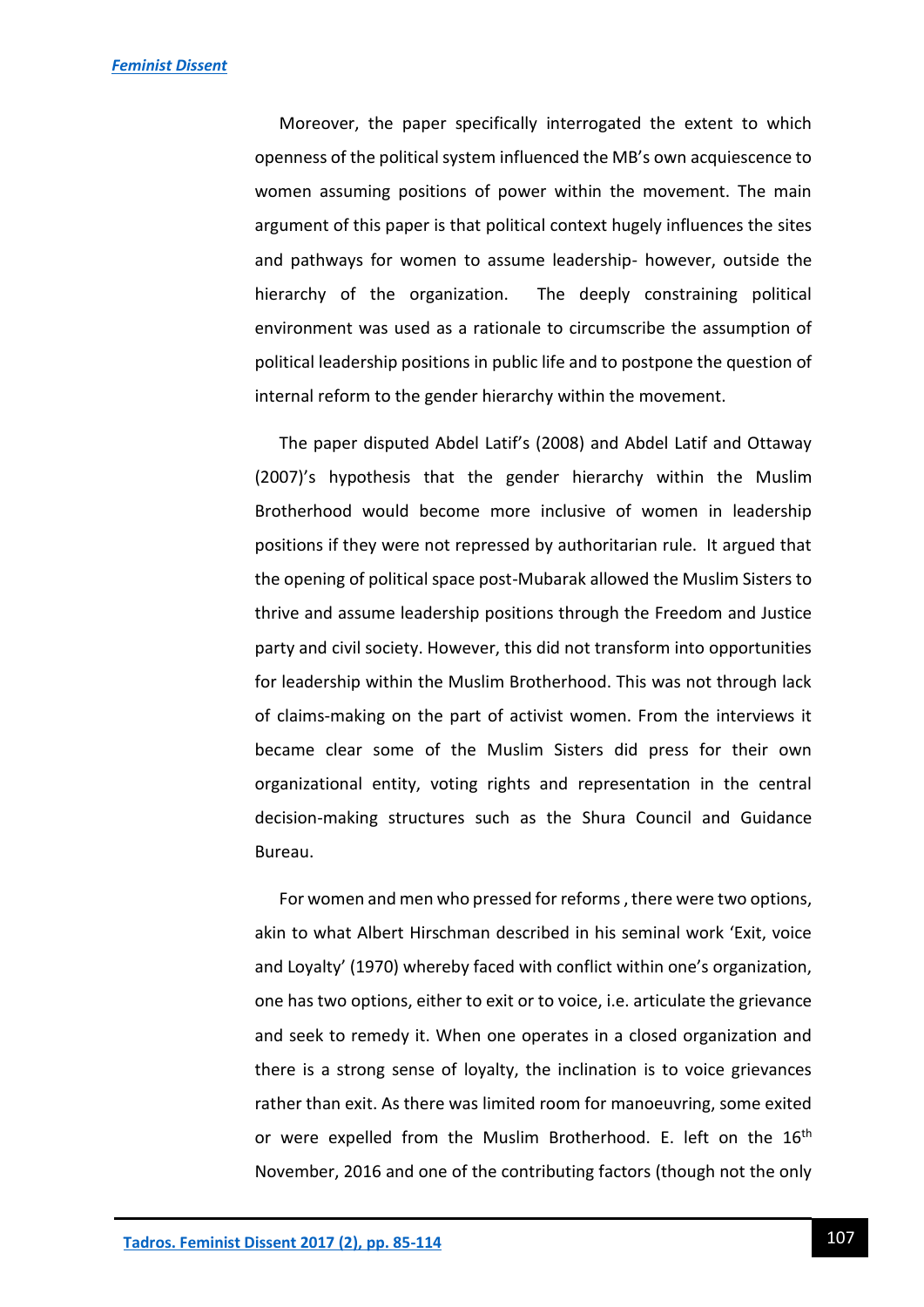one) was her frustration at the inertia in recognizing the Muslim Sisters. She and another [male] defector said they were outraged that while in Gaza (a context under occupation and deeply patriarchal), Hamas had established an automous kayan 'entity' for women, the Muslim Brothers in Egypt still did not have their own structure.

However, the Muslim Brotherhood as a movement remained immune to any tinkering with its system. This was not on account of the absence of claims-making by the Muslim Sisters, many campaigned and pressed for the creation of a tanzeem, for voting rights and for positions in the Shura council and Guidance Bureau. The resistance to reforming the structure was on account of the increased empowerment of the Old Guard, not as predicted by Abdel Latif (2008), their containment when political repression relaxed. As the movement sought to remain intact, those Sisters that could not conform had no choice but to exit.

Despite the Muslim Broterhood's major contribution to religious thought through prolific scholarship, it has retained among some of its leaders and rank and file an affiliation to Salafi thought. This has inhibited the prospects of the emergence of a cohort of Muslim Sisters who are an authoritative source of religious teaching for the Brothers. Women can play a role prosletizing to other women, but ultimately matters of religious teaching are kept to men's leadership. Moreover, from the interviews and accounts undertaken in 2012, it seems that the mosques were key sites for the mobilization of the Muslim Sisters of voters and supporters. This questions the possibility of flexible politicization of the women who frequent the mosques as part of the piety movement. It is perhaps timely to reconsider whether the agential commitment to a kind of politics around ethics and piety is always the case when political opportunity and circumstances alter with regime type.

Since 2013, the Muslim Sisters have played a leading role in raising awareness internationally of the predicament of the Muslim Brotherhood, and internally, have engaged in extensive advocacy and resistance. Just as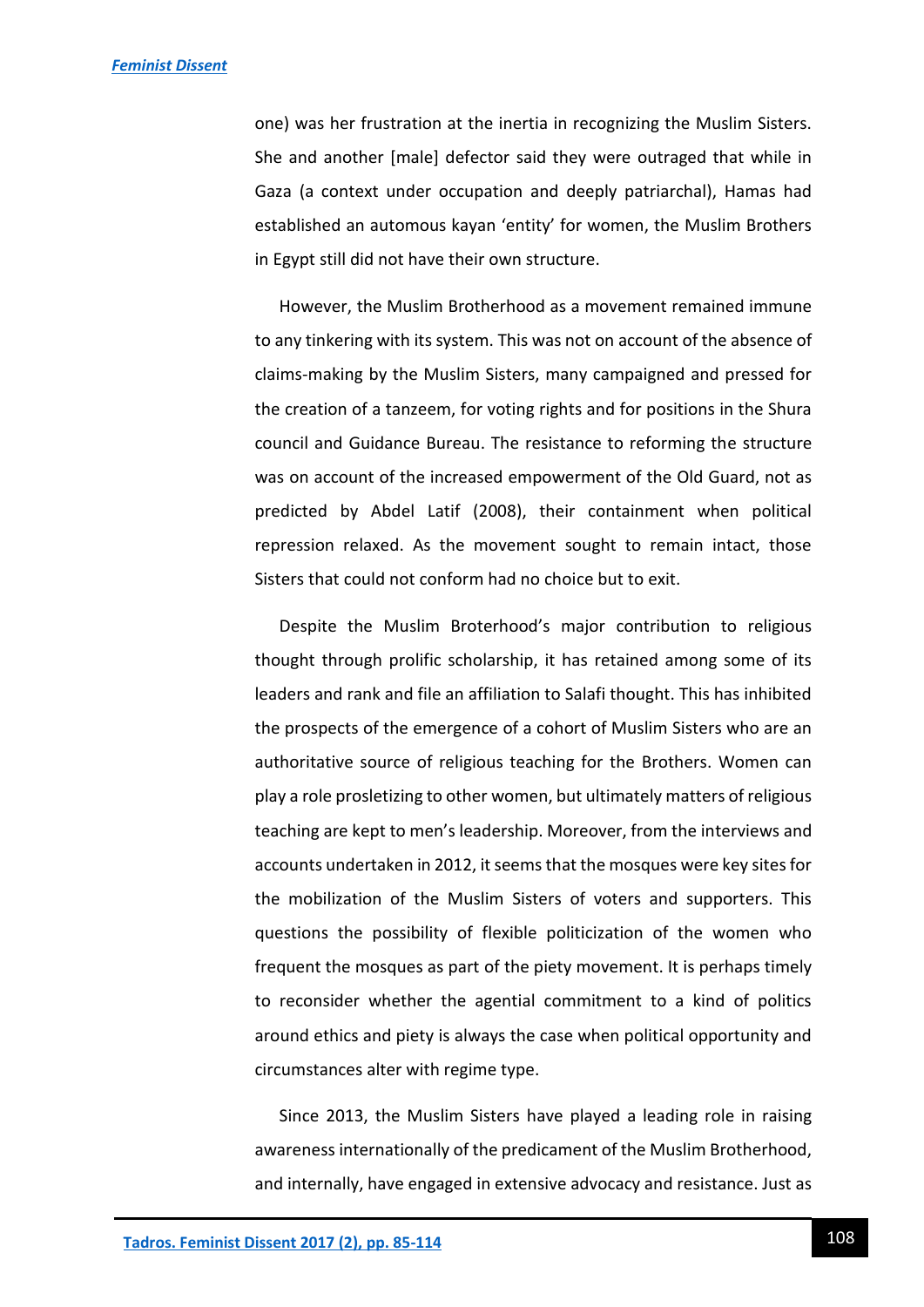they did during the wave of repression in the 1950s-1960s under Nasser, the Muslim Sisters have risen to the task of providing care and support for the families whose members are imprisoned, gone into exile or suffering. It remains to be seen whether the significance of the agency of the Muslim Sisters under these difficult political conditions will put pressure in the long run on the Guidance Bureau to reconsider its gendered organizational hierarchy.

The current period (2013-2016) is one in which the Muslim Brotherhood, including the Sisters as part of the movement have been subjected to a systematic, extreme and ruthless crackdown. Against this backdrop, the question of whether a women's *tanzeem* will be established will be put aside as the survival of the movement is prioritized. If the Old Guard has been weakened by the crackdown, then undoubtedly the younger generations may push in future for greater reform. Factors that may influence the position of the Muslim Sisters organizationally include how their sacrifices (and jihad) translate into recognition within the movement, the authority and composition of the male members of the Guidance Bureau and the ideological predisposition of the voting members of the Muslim Brotherhood. If the latter come from the rank and file who have been Salafized, this will not bid well for the women. On the other hand, for women who have assumed political leadership positions within the party, this may, with time, translate into pressure for internal reform of the movement. Perhaps the weakening of the Guidance Bureau will also have a reverse impact on the movement: strengthening the reformists within.

**Professor Mariz Tadros** is the Power and popular politics cluster leader at the Institute of Development Studies, University of Sussex UK and has written extensively on gender and democratization, her latest manuscript is Resistance, Revolt and Gender Justice published by Syracuse University Press, 2016.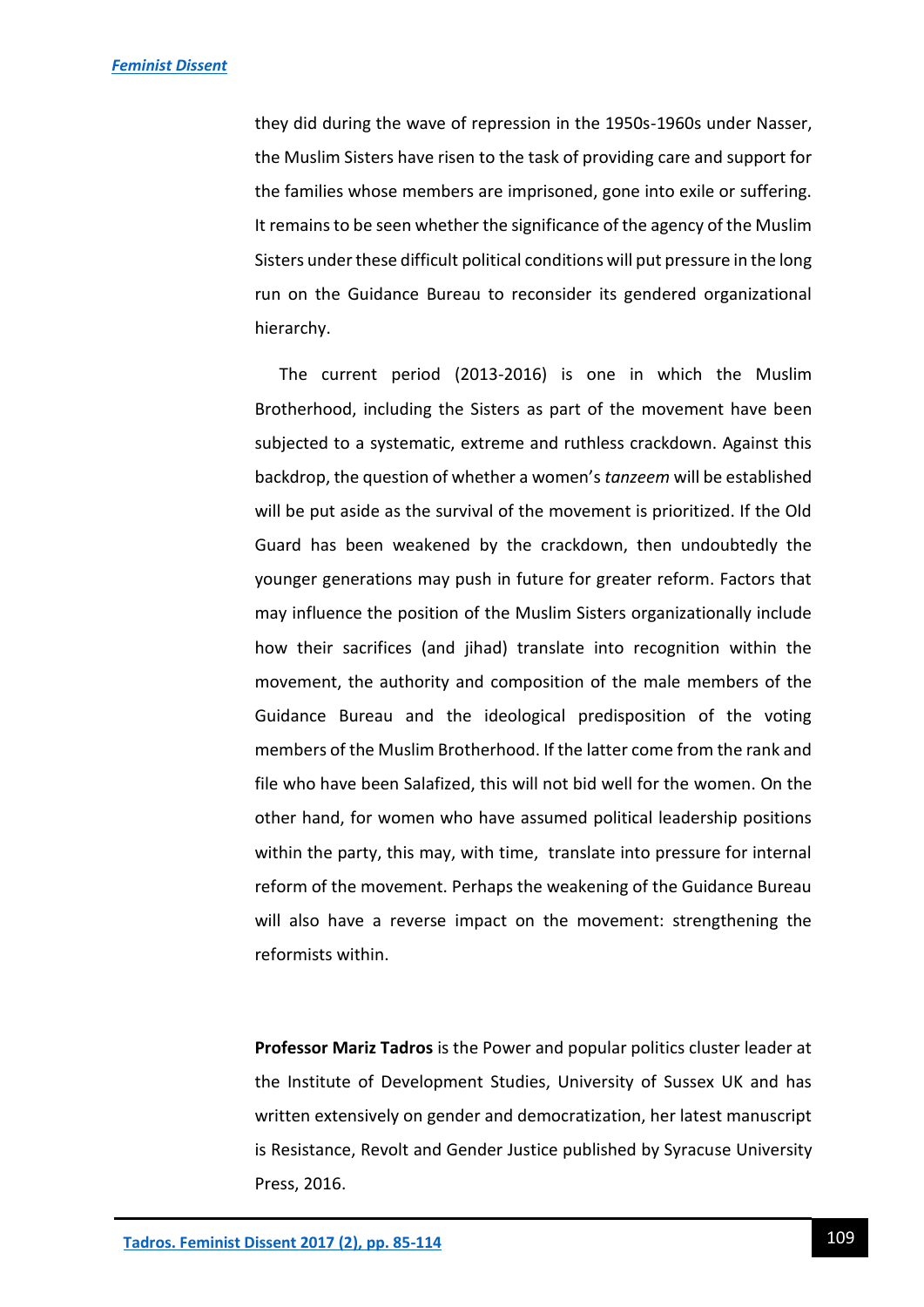# **References**

Abasi, E. (2002) *Al-Da'wa al-Salafiya wa Mokefha Men al-Harakat al-Okhra*. Alexandria: Dar al-Iman. (in Arabic).

Abdel `Al, A. (2012) Al Salafeyoon fi Misr.' In Ban, A. ed. *Wak`e Wa Moustaqbal al Harakat al Salafiyya fi Misr*. Cairo: Markaz al Neel lil Derasat al Iqtesadeya wal Istratejiyah: 25 – 31. (in Arabic).

Abd-el Hady, F. (2011) Rehlati ma Al Akhawat al muslimat min Imam Hassan el Banna ila sojoun Abdel Nasser. Cairo: Dar el Shorouk. (in Arabic).

Abdel Hafeez, H. and Ibrahim, S. (2011) *Elgha'a Qanoun Sozanne Howa el-Hal.* Ikhwan Online, 20 April. Available from: <http://www.ikhwanonline.com/new/article.aspx?ArtID=82905> (Accessed 13 May 2011).

Abdel Moneim, I. (2011) *Mouzakerat Okht sabekka Hekayati ma'a al-Ikhwan*, Cairo: General Egyptian Organization for Books. (in Arabic).

Abdel-Latif, O. (2008) *In the Shadow of the Brothers: The Women of the Egyptian Muslim Brotherhood*. Washington, DC: Carnegie Endowment for International Peace.

Abdel-Latif, O. and Ottaway, M. (2007) Women in Islamist movements: Towards an Islamist model of women's activism, Carnegie Papers, no 2.

Abou Bakr, T. (2013) *The Multi-talented Pakinam El Sharkway*. Daily News Egypt, 23 April. Available from: [http://www.dailynewsegypt.com/2013/04/23/the-multi-talented](http://www.dailynewsegypt.com/2013/04/23/the-multi-talented-pakinam-el-sharkawy/)[pakinam-el-sharkawy/](http://www.dailynewsegypt.com/2013/04/23/the-multi-talented-pakinam-el-sharkawy/) (Accessed 20 May 2015).

Abou el-Fadl, A. (2013) *Min Kawaleis al Distour Ser` al-Siyada al-Wataniyya Wal Irada al-Dawliyya Dakhel Distour misr*. Cairo: Nahdet Misr. (in Arabic).

Abu-Lughod, L. (2010) The Active Social Life of Muslim Women's Rights: A Plea for Ethnography, Not Polemic, with Cases from Egypt and Palestine. *Middle East Women's Studies* 6 (1): 1 - 45.

Ahram Online. (2013) *Egypt's Morsi Orders Shake-up of Justice & Equality Council*. Ahram Online, 8 April. Available from: [http://english.ahram.org.eg/NewsContent/1/64/68800/Egypt/Politics-](http://english.ahram.org.eg/NewsContent/1/64/68800/Egypt/Politics-/Egypts-Morsi-orders-shakeup-of-Justice--Equality-C.aspx) [/Egypts-Morsi-orders-shakeup-of-Justice--Equality-C.aspx](http://english.ahram.org.eg/NewsContent/1/64/68800/Egypt/Politics-/Egypts-Morsi-orders-shakeup-of-Justice--Equality-C.aspx) (Accessed 15 August 2015).

Al Shak`a, M. (1994) *Islam Bela Mazahib*. Cairo: Egyptian Lebanese Dar. (in Arabic).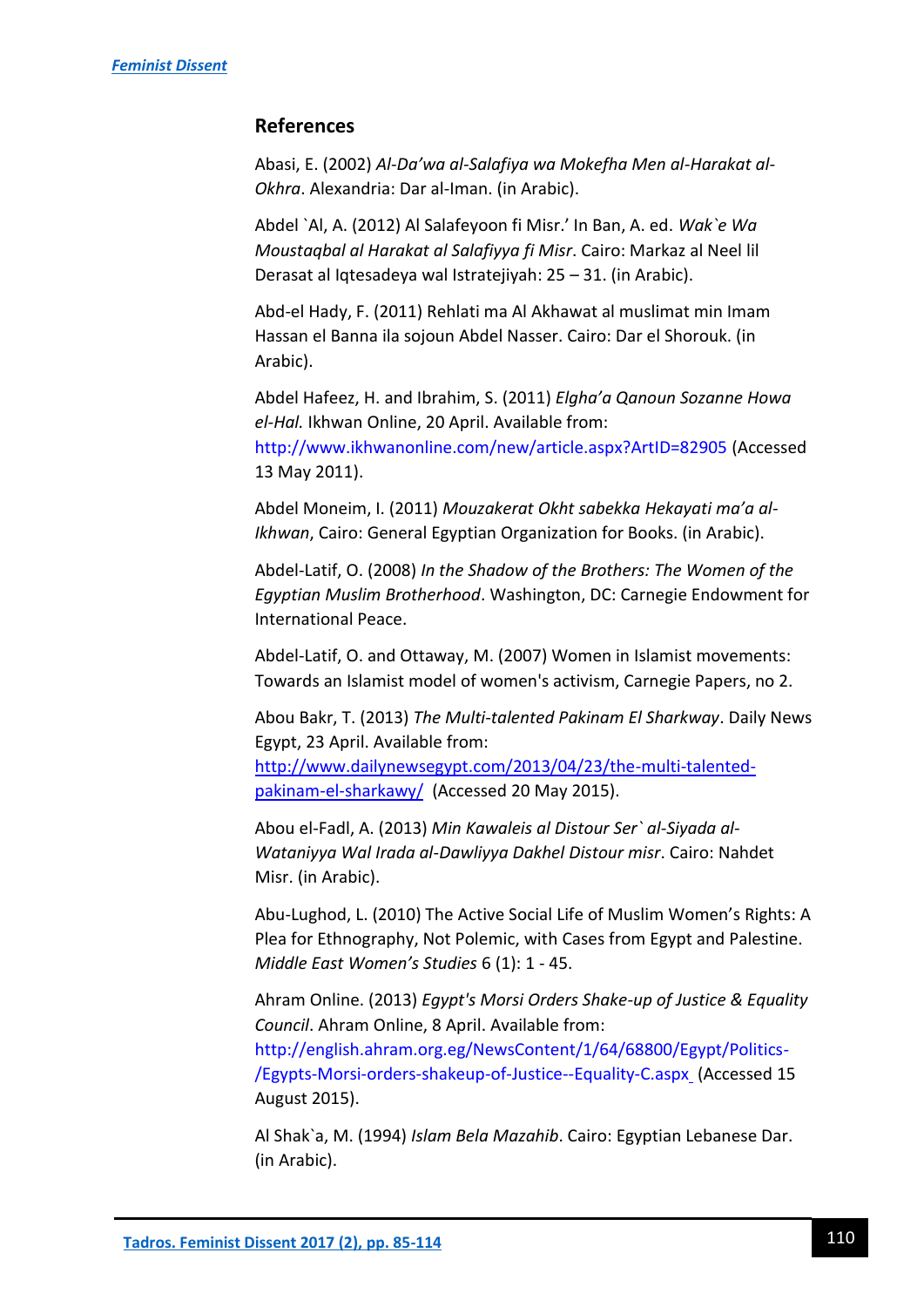Al-Ali, N. (2000) *Secularism, Gender and the State in the Middle East: The Egyptian Women's Movement*. Cambridge: Cambridge University Press.

Al-Ghazali, Z. (1999) *Ayam Min Hayati*. Cairo: Islamic publication and distribution. (in Arabic).

Amin, G. (2006) *Min Tourath Al Imam Al Banna Al Islah el Ijtema*`, eighth volume. Cairo: Islamic printing and publishing co. (in Arabic).

Badran, M. (1995) *Feminists, Islam, and Nation: Gender and the Making of Modern Egypt*. Princeton: Princeton University Press.

Bakr, A. (2011) *Malameh Raesiya Lil Manhag al-Salafy*. Alexandria: al-Dar al-Salafiya lel nashr wel tawzee'. (in Arabic).

Cooke, M. (2001) *Women Claim Islam*. London: Routledge.

Dessouki, M. (2011) *Tareekh Kism Al Azhrawat fi Gama'at al Ikhwan al Muslimeen wa Tasaworoh*. Cairo: Ekra'. (in Arabic).

Dowding, K. (2008) Agency and Structure: Interpreting Power Relationships. *Journal of Power* 1 (1): 21 – 36.

Drydyk, J (2013) Empowerment, Agency, and Power. *Journal of Global Ethics* (9:3): 249-262

El-Deiry, M. (2007) *Al Mar'a fi Adabeyat al Imam Hassan el-Banna*. Al Mashro' al Islahi lil Imam Hassan el Banna, Cairo: Egypt media centre publ. pp 317-331. (in Arabic).

El-Mahdi, R. (2010) Does Political Islam Impede Gender-Based Mobilization? The Case of Egypt. *Totalitarian Movements and Political Religions* 11 (3-4): 379 – 96.

El-Sadda, H. (2011) *Egypt: The Battle Over Hope and Morale*. OpenDemocracy, 2 November. Available from: [https://www.opendemocracy.net/5050/hoda-elsadda/egypt-battle-over](https://www.opendemocracy.net/5050/hoda-elsadda/egypt-battle-over-hope-and-morale)[hope-and-morale](https://www.opendemocracy.net/5050/hoda-elsadda/egypt-battle-over-hope-and-morale) (Accessed 3 January 2015).

------------------. (2012) Women's Rights Activism in Post-Jan25 Egypt: Combating the Shadow of the First Lady Syndrome in the Arab World. *Middle East Law and Governance* 3 (1-2): 84 - 93.

England, K. (1994) Getting Personal: Reflexivity, Positionality, and Feminist Research. *The Professional Geographer* 46 (1): 80 - 9.

Ezbawy, Y. A. (2012) The Role of the Youth's New Protest Movements in the January 25th Revolution. *IDS Bulletin* 43 (1): 99 - 109.

Fernea, E, edt.(1985) *Women and the Family in the Middle East: New Voices of Change*. Texas: University of Texas Press.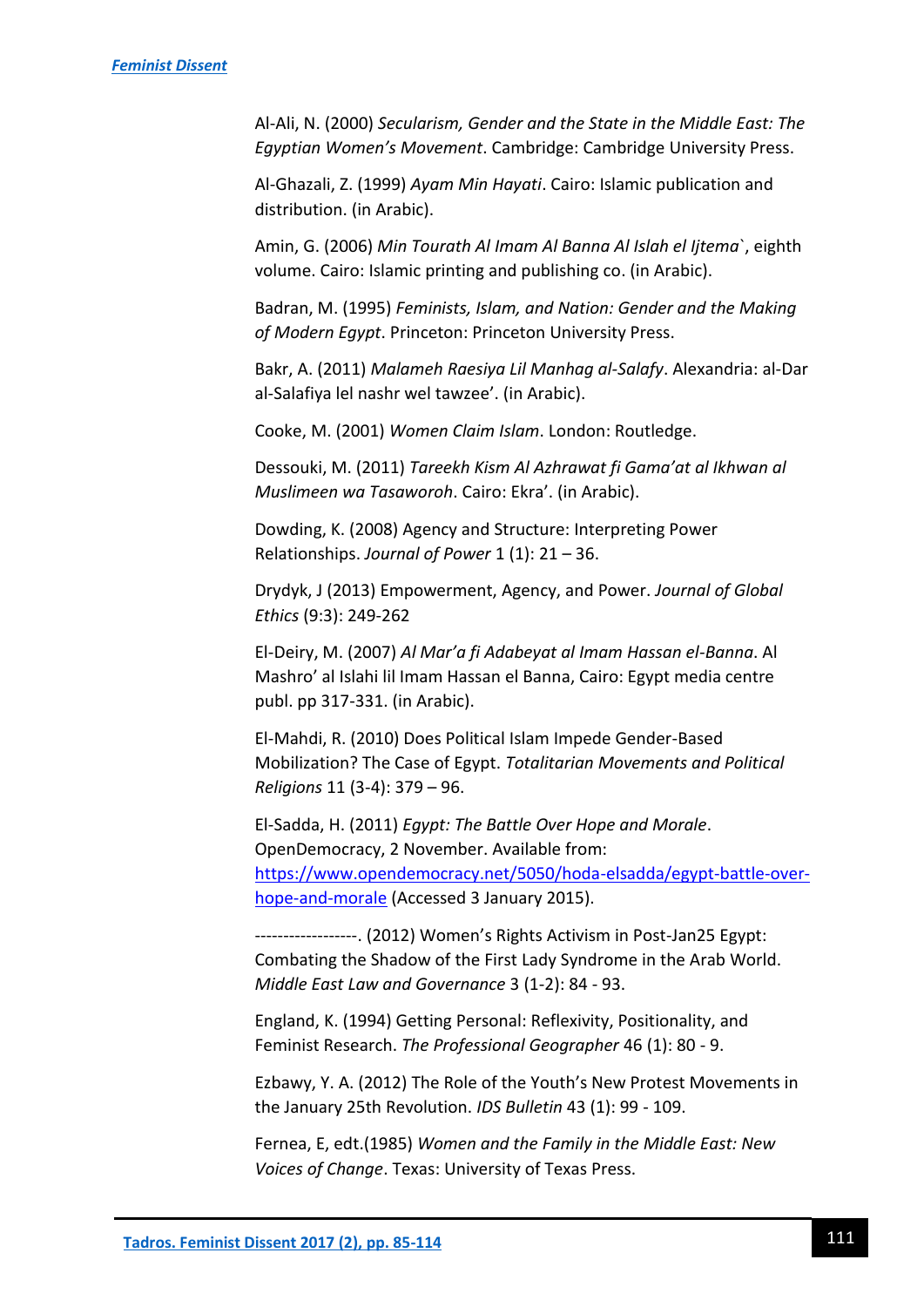Hatem, M. (2013) Gender and Counterrevolution. *Egypt.Middle East Report* 268: 10 - 17.

Helmy, M. (1976) *Qawaed al-Manhag al-Salafy*. Cairo: Dar al-Ansaar. (in Arabic).

Hirschman, A. (1970) *Exit, Voice and Loyalty: Responses to Decline in Firms, Organizations and States*. USA: Harvard University Press.

Joseph, S. (2002) *Gender and Citizenship in the Arab World, A Concept Paper*, UNDP, Amman, April 8th.

Karam, A. (1998) *Women, Islamisms and State: Contemporary Feminisms in Egypt*. London and New York: Macmillan and St. Martin's Press.

-------------- (2002) Islamisms and Feminism in Egypt: Three Generations of Women's Perspectives. In Bacchetta, P. and Power, M. eds. *Right-Wing Women From Conservatives to Extremists Around the World*. New York: Routledge: 225 – 44.

Khayal, M. and El Gohary, M. (1993) Al Akhwat al Muslimat wa ben'a al usra al Kor'aniyya. Second Edition. Alexandria: Dar el Da'wa Publishing House. (in Arabic).

Lewis, P. (2007) Zainab Al-Ghazali: Pioneer of Islamic Feminism. *Michigan Journal of History* 4 (27): 1 - 47.

Lister, R. (2003) *Citizenship: Feminist Perspectives*. Second Edition. London: Palgrave Macmillan.

Mahmoud, S. (2012) *Politics of Piety, The Islamic Revival and the Feminist Subject*. New Jersey: Princeton University Press.

Maumoon, D. (2007) Islamism and Gender Activism: Muslim Women's Quest for Autonomy. *Journal of Muslim Minority Affairs* 19 (2): 269 – 83.

Mitchell, R. (1969) *Society of the Muslim Brothers*. Oxford: Oxford University Press.

Muslim Brotherhood. (2005) Al mar'a al Muslima fi mojtam'a muslim, al shura wal ta`adoudiyyat al ahzab al siyassiya. Cairo: Islamic publication and distribution. (in Arabic).

--------------------------. (2006.) *Al Mubadara*. Available from: <http://ikhwanweb.com/home> (Accessed 1 June 2006).

--------------------------. (2012) *Parliament's Greatest Achievement Supports Rights of Female-Headed Households*. Ikhwanweb, 28 May. Available from:<http://www.ikhwanweb.com/article.php?id=30028> (Accessed 30 July 2016).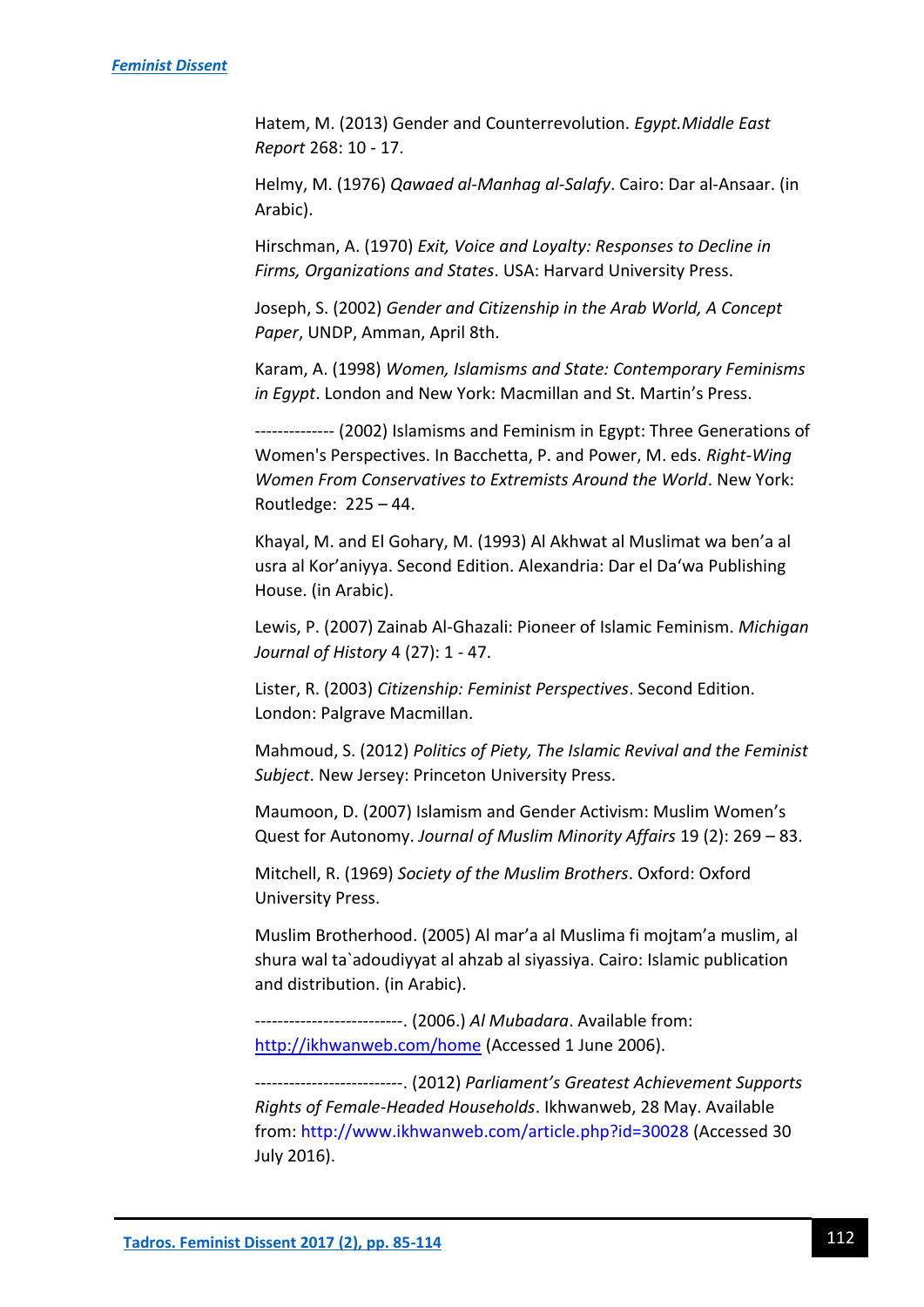--------------------------. (Undated) *The Role of Muslim Women in an Islamic Society and the stand of the Muslim Brotherhood regarding Women's rights to vote, be elected, occupy public and governmental posts, and work in general*. Available from:

[http://www.ikhwanweb.com/Home.asp?zPage=Systems&System=PressR](http://www.ikhwanweb.com/Home.asp?zPage=Systems&System=PressR&Press=Show&Lang=E&ID=3787) [&Press=Show&Lang=E&ID=3787](http://www.ikhwanweb.com/Home.asp?zPage=Systems&System=PressR&Press=Show&Lang=E&ID=3787) (Accessed 20 August 2006).

Osman, G. (2003) Back to Basics: The Discourse of Muslim Feminism in Contemporary Egypt. *Women and language*, 26 (1): 73 – 8.

Othman, M. F. (1981) *Al-Salafiya fe al-Mogtama'at al-Moasera*. Kuwait: Dar al-Qalam. (in Arabic).

Seif el-Dawla, A. (1999) The Political and Legal Struggle Over Female Genital Mutilation in Egypt: Five Years Since the ICPD. *Reproductive Health Matters* 7 (13): 128 - 36.

Sholkamy, H. (2012) The Jaded Gender and Development Paradigm of Egypt. *IDS Bulletin* 43 (1): 94 - 98.

Tadros, M. (2012) *The Muslim Brotherhood in Contemporary Egypt: Democracy Redefined or Confined?*. London: Routledge.

---------------. (2016) *Resistance, Revolt and Gender Justice*. New York: Syracuse University Press.

Tammam, H. (2010) *Tasalof Al Ikhwan Ta'akol al Otroha Al Ikhwaniyya wa so`oud al salafiya fi gam`aat al ikhwan al muslimeen*. Alexandria, Egypt: Alexandria Public Library Publ. (in Arabic).

Tawfik, I. (2013) *Hiwar ma` Hoda Ghaneya*. *Al Horeya Wal Adala Newspaper*, 19th May, (Issue 570): 7. (in Arabic).

Wickham, C. (2003) *Mobilizing Islam: Religion, Activism, and Political Change In Egypt*. New York: Columbia University Press.

## **Notes**

1 In this paper, *Islamic* refers to what draws on Islam the religion, while *Islamist* is specifically used to describe those who support a political movement, force or party that aspires to power with a view of the instatement of a system of governance drawing on Shariah, while the term *Muslim* is referred to any person who follows Islam the faith irrespective of whether they support an Islamist party or not

<sup>2</sup> The word Salafi here is refers to Salafi political thought premised on the political thought of Ibn Hanbal who formed one of the four schools in Islamic jurisprudence and the highly conservative Imam Ibn Taymeya, both are considered main sources of Salafi thinking.